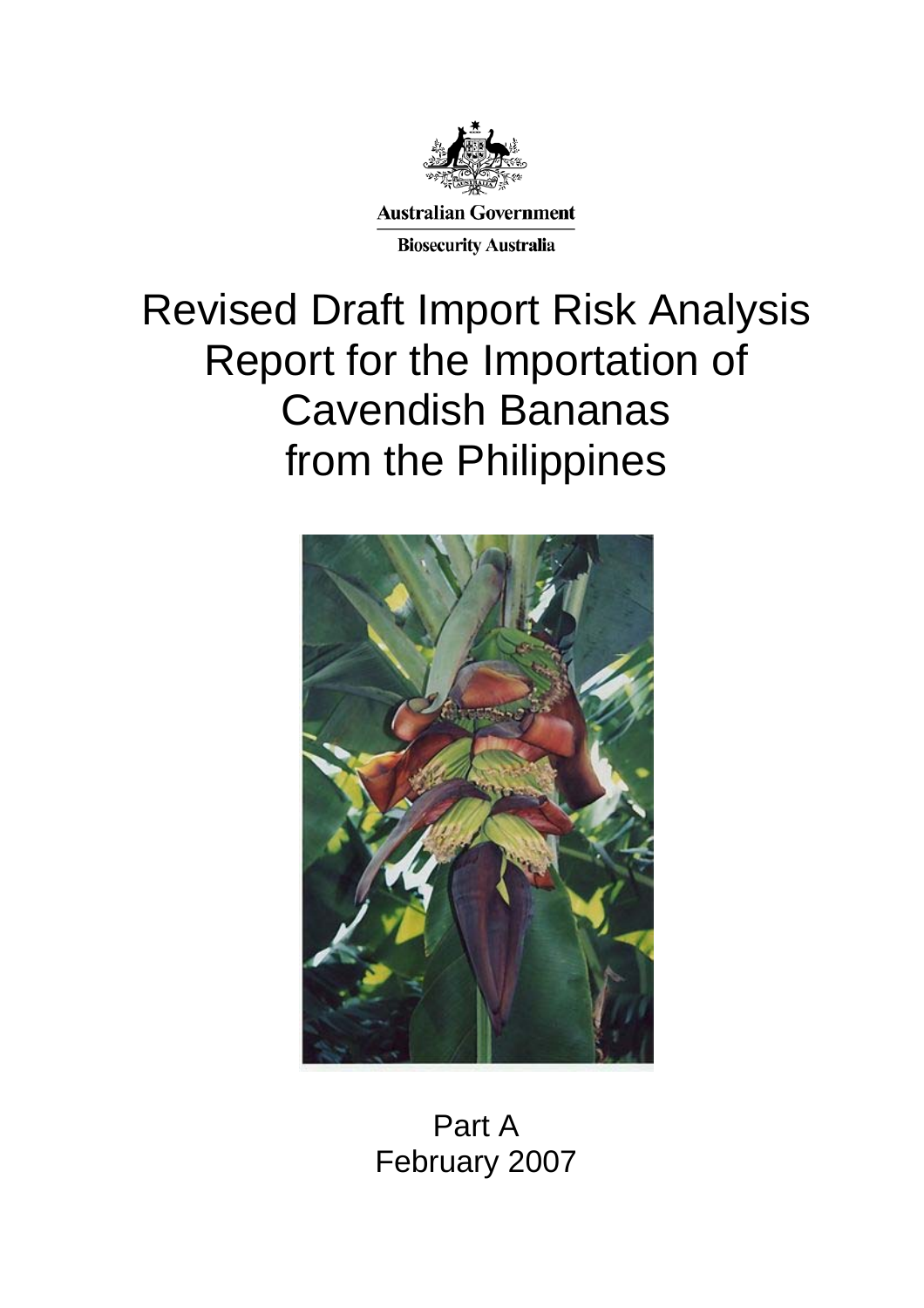#### © Commonwealth of Australia 2007

This work is copyright. You may download, display, print and reproduce this material in unaltered form only (retaining this notice) for your personal, non-commercial use or use within your organisation. Apart from any use as permitted under the *Copyright Act 1968*, all other rights are reserved. Requests and inquiries concerning reproduction and rights should be addressed to Commonwealth Copyright Administration, Attorney General's Department, Robert Garran Offices, National Circuit, Barton ACT 2600 or posted at www.ag.gov.au/cca.

#### Cite this report as:

Biosecurity Australia (2007) Revised Draft Import Risk Analysis Report for the Importation of Cavendish Bananas from the Philippines, Part A. Biosecurity Australia, Canberra.

The Australian Government acting through Biosecurity Australia has exercised due care and skill in preparing and compiling the information in this publication. Notwithstanding, Biosecurity Australia, its employees and advisers disclaim all liability to the maximum extent permitted by law, including liability for negligence, for any loss, damage, injury, expense or cost incurred by any person as a result of accessing, using or relying upon any of the information in this publication.

Postal address: Biosecurity Australia GPO Box 858 CANBERRA ACT 2601

Internet: www.biosecurityaustralia.gov.au

Cover image: Emerging banana bunch showing bracts, flowers and fingers (Photo: D Peasley)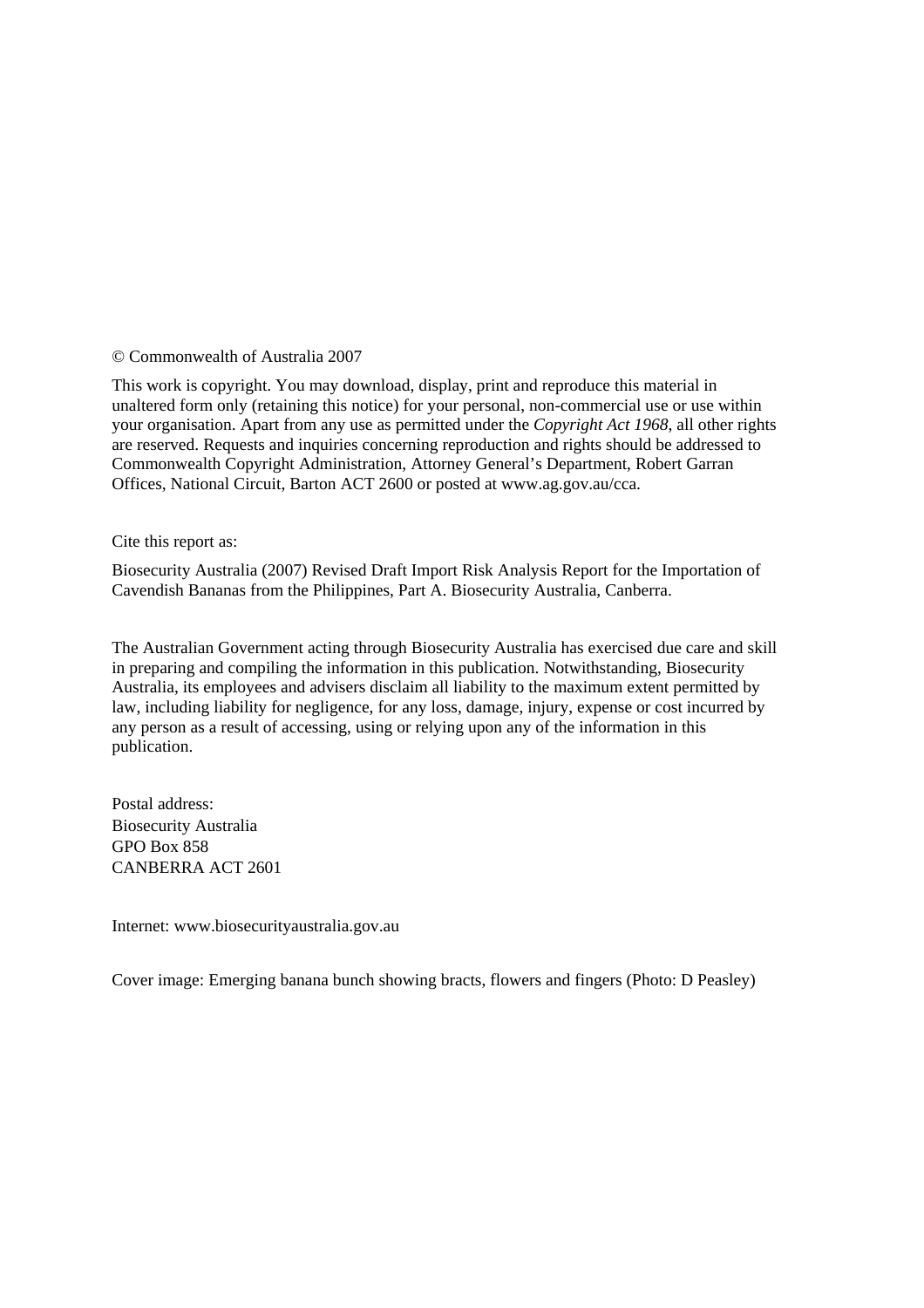#### **Please note this is a draft document for comment only.**

It has been issued to give all interested parties an opportunity to comment and draw attention to any scientific, technical, or other gaps in the data, misinterpretations and errors. Any comments should be submitted to Biosecurity Australia within the comment period allowed (usually 60 days). The draft will then be revised to take account of the comments received. The Eminent Scientists Group will review a draft final document to ensure comments have been addressed properly and a final report will be released at a later date.

Comments on the revised draft IRA report should be submitted to:

Branch Support Plant Biosecurity Biosecurity Australia GPO Box 858 CANBERRA ACT 2601

| Telephone: | $(02)$ 6272 5094        |
|------------|-------------------------|
| Facsimile: | $(02)$ 6272 3307        |
| Email:     | plantbiosec@daff.gov.au |

Biosecurity Australia will post on its website (www.biosecurityaustralia.gov.au) a corrigendum of corrections that may be required that come to its attention during the consultation period.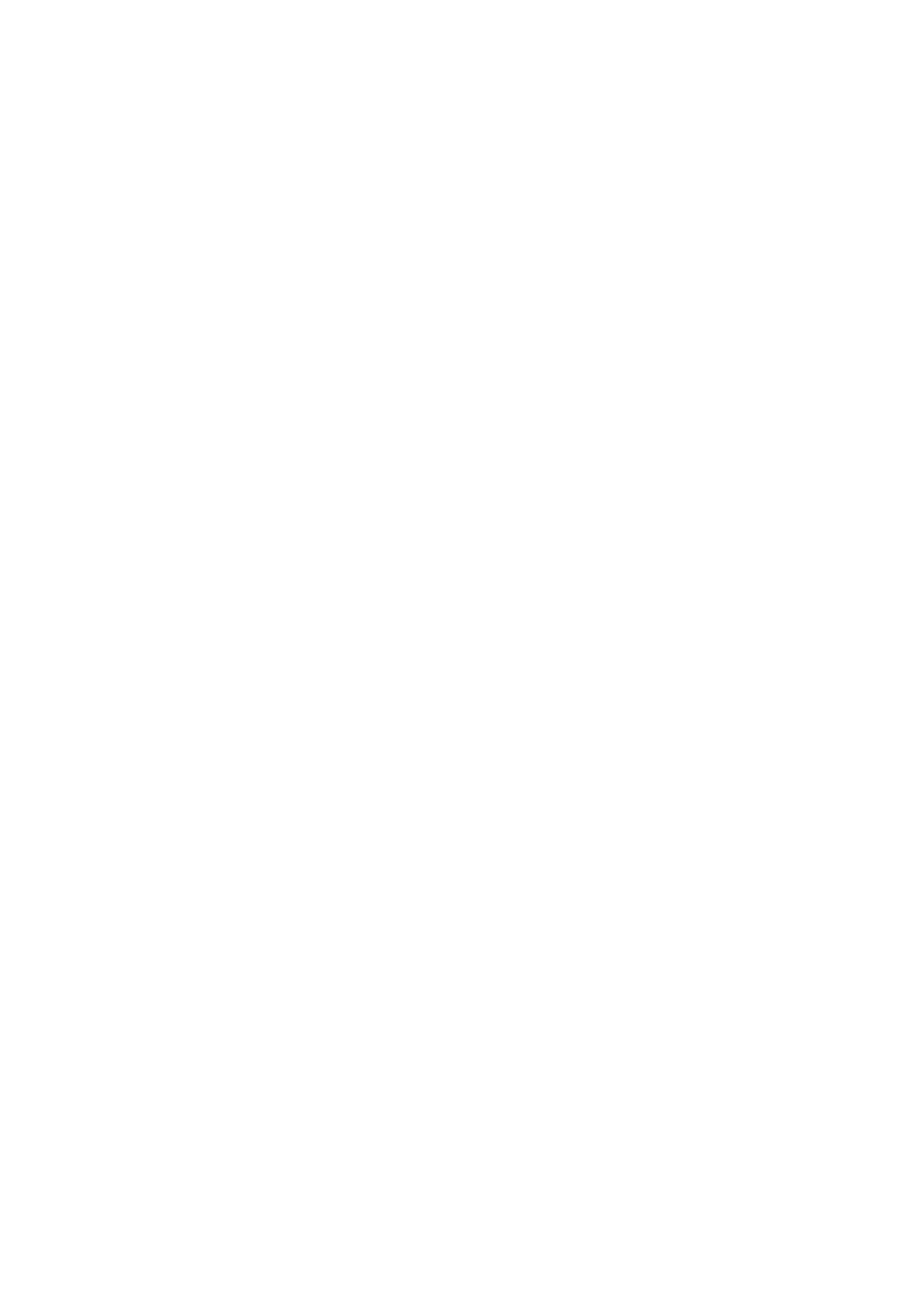This draft import risk analysis report is in three parts:

- Part A contains a summary of the import risk analysis (IRA).
- Part B contains background material, an explanation of the method used in the IRA, hazard identification, detailed risk assessments and proposed risk management measures.
- Part C contains technical details on the full range of pests<sup>1</sup> considered.

#### **This document is Part A**

 $\overline{a}$ 

It contains a brief background on risk analysis, a summary of the method used and the results and conclusions of the analysis. Part A is intended to assist stakeholders' understanding, but it does not contain the full details of the analysis and should not be relied on as such.

 $1$  The term 'pest' used throughout this report is the collective term used for insect pests, plant diseases, viruses, bacteria and fungi that could harm plants. The formal definition used is the one provided in the International Plant Protection Convention (IPPC): 'any species, strain, or biotype of plant, animal or pathogenic agent injurious to plants or plant products' (FAO 2006).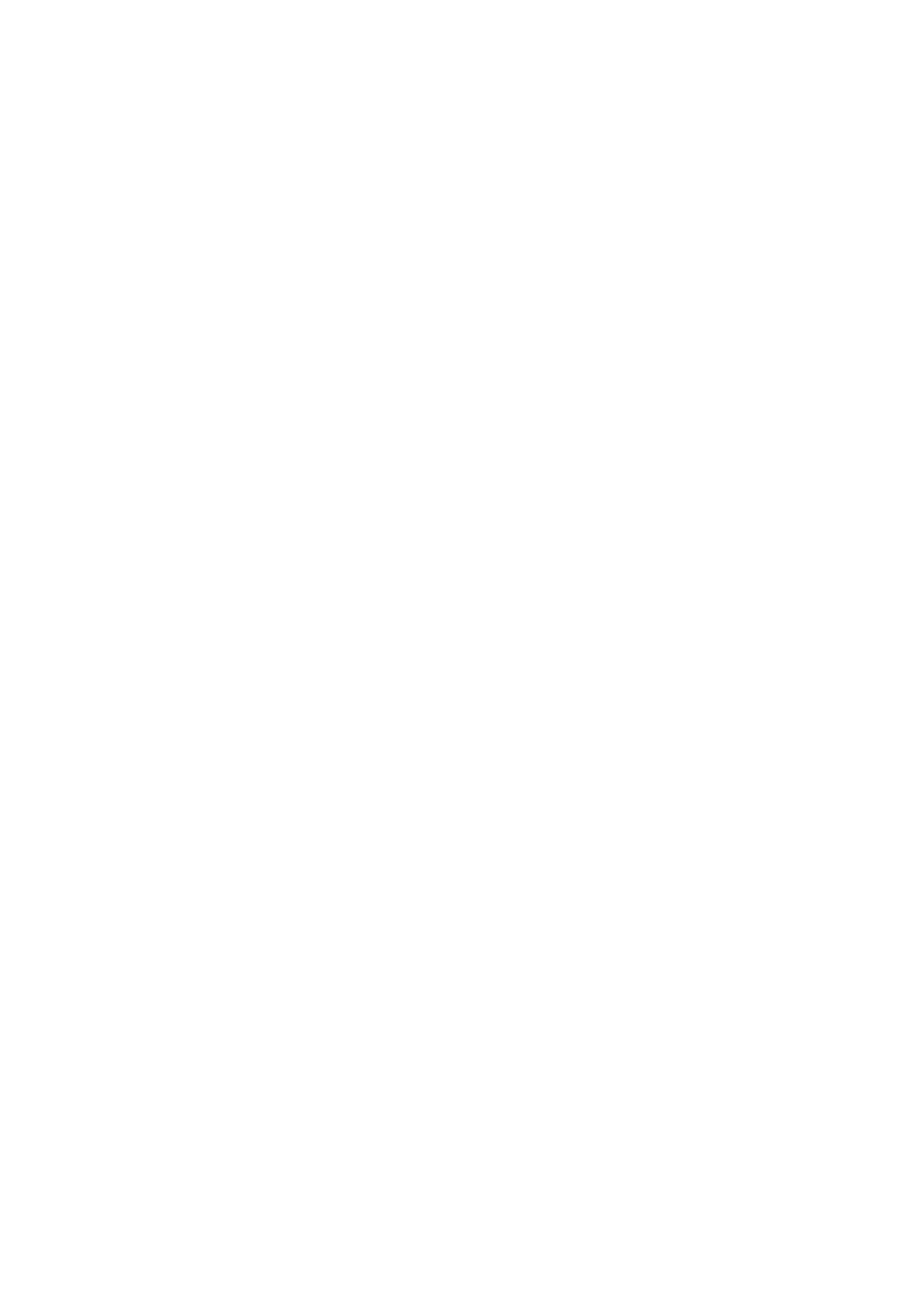# **Contents**

| 1              |     |  |  |  |  |  |  |
|----------------|-----|--|--|--|--|--|--|
| $\overline{2}$ |     |  |  |  |  |  |  |
|                | 2.1 |  |  |  |  |  |  |
|                | 2.2 |  |  |  |  |  |  |
| 3              |     |  |  |  |  |  |  |
| 4              |     |  |  |  |  |  |  |
|                | 4.1 |  |  |  |  |  |  |
|                | 4.2 |  |  |  |  |  |  |
|                | 4.3 |  |  |  |  |  |  |
| 5              |     |  |  |  |  |  |  |
|                | 5.1 |  |  |  |  |  |  |
|                | 5.2 |  |  |  |  |  |  |
|                | 5.3 |  |  |  |  |  |  |
| 6              |     |  |  |  |  |  |  |
| 7              |     |  |  |  |  |  |  |
| 8              |     |  |  |  |  |  |  |
|                |     |  |  |  |  |  |  |
|                |     |  |  |  |  |  |  |
|                |     |  |  |  |  |  |  |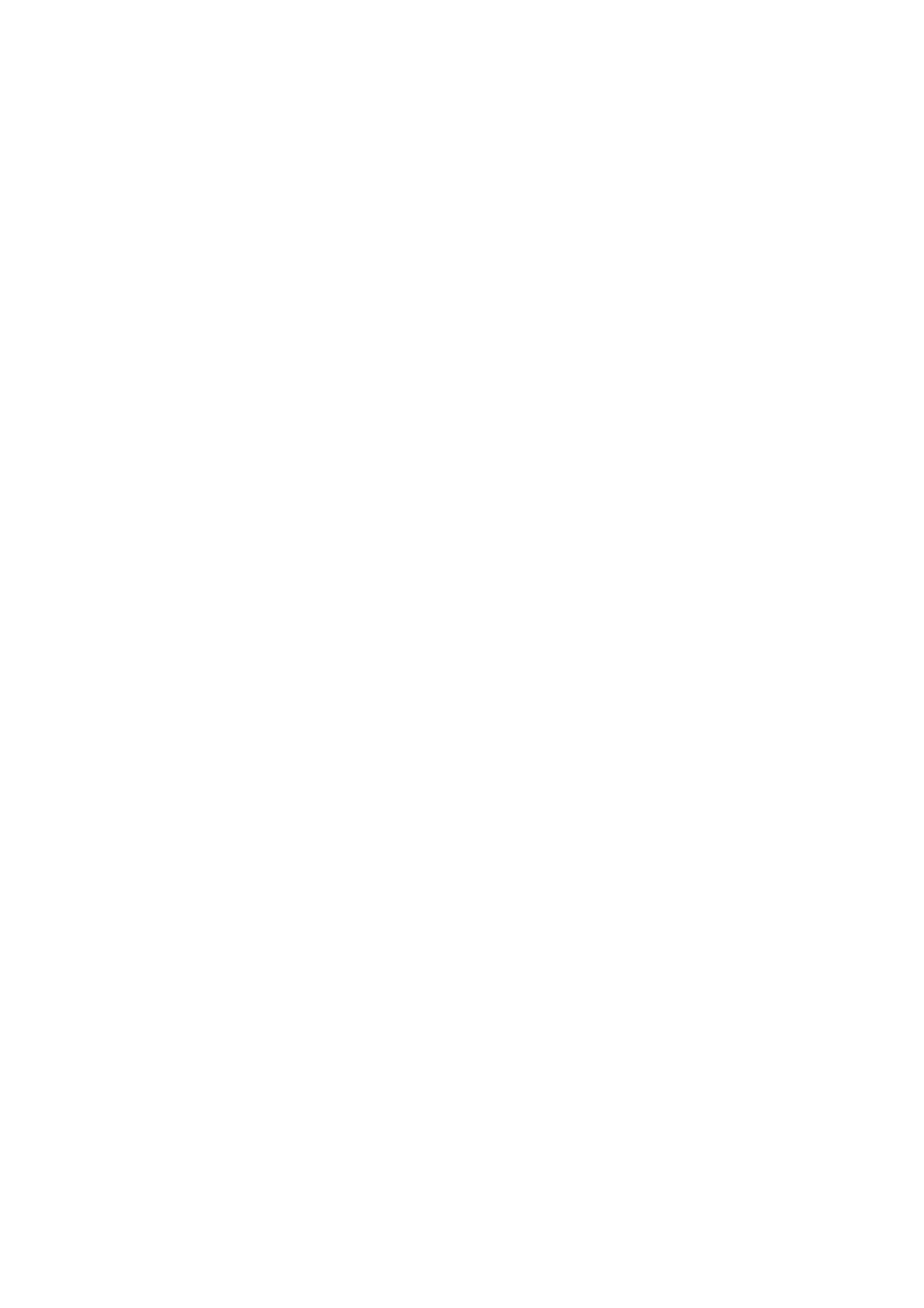# **1 Overview**

Biosecurity Australia and a specialist import risk analysis team have prepared a revised draft import risk analysis report assessing an application to import Cavendish bananas from the Philippines to Australia.

This revised draft import risk analysis (IRA) report assesses the quarantine risks to Australia and proposes risk management options to reduce the risks to a very low level, consistent with Australia's appropriate level of protection (ALOP).

This revised draft import risk analysis report proposes permitting the importation of mature hard green bananas to Australia from the Philippines subject to stringent risk management measures.

Seven pests have been identified that pose a quarantine risk that exceeds Australia's ALOP and therefore require risk management measures. The seven pests are Moko, black Sigatoka, freckle, armoured scales, mealybugs, spider mites and banana rust thrips.

Mandatory pre-clearance arrangements will be required, with Australian Quarantine and Inspection Service (AQIS) officers involved in all risk management measures in the Philippines, and auditing of the systems and processes used by the Philippines to certify exports.

Specific risk management is required for Moko, black Sigatoka and freckle based on a systems approach comprising a combination of measures for each disease. The operational effectiveness of specific measures will need to be verified by commercial trials before exports begin.

Any plantations/blocks that do not achieve mandatory levels of low pest prevalence for each disease or fail to implement other approved measures to the required standard will be immediately suspended from export to Australia.

The mandatory measures for each plantation/block and for stages of the export pathway are discussed in Sections 20.2 and 20.3 of Part B and include:

- registration of all plantations/blocks and packing stations
- approved documentation systems in packing stations
- AQIS audits of entire production cycle
- AQIS field audits
- application of standard commercial practices, including:
	- maintenance of disease control programs for quarantine pests (for example, fungicidal spray programs and the maintenance of spray diaries)
	- freedom from trash
	- labelling of lots
	- − prevention of contamination
	- inspection
	- − disinfestation.

Additional approved measures for specific pests include:

#### **Moko**

- Weekly plantation/block inspections to verify areas of low pest prevalence, not to exceed 0.06 cases per hectare per year.
- Inspection of pseudostems and peduncles for vascular discolouration at harvest, and further inspection of peduncles at the packing station. All bunches showing vascular discolouration must be removed from further processing.
- Post-harvest disinfection treatment (chlorine) at the packing station to prevent contamination of clusters in flotation tanks.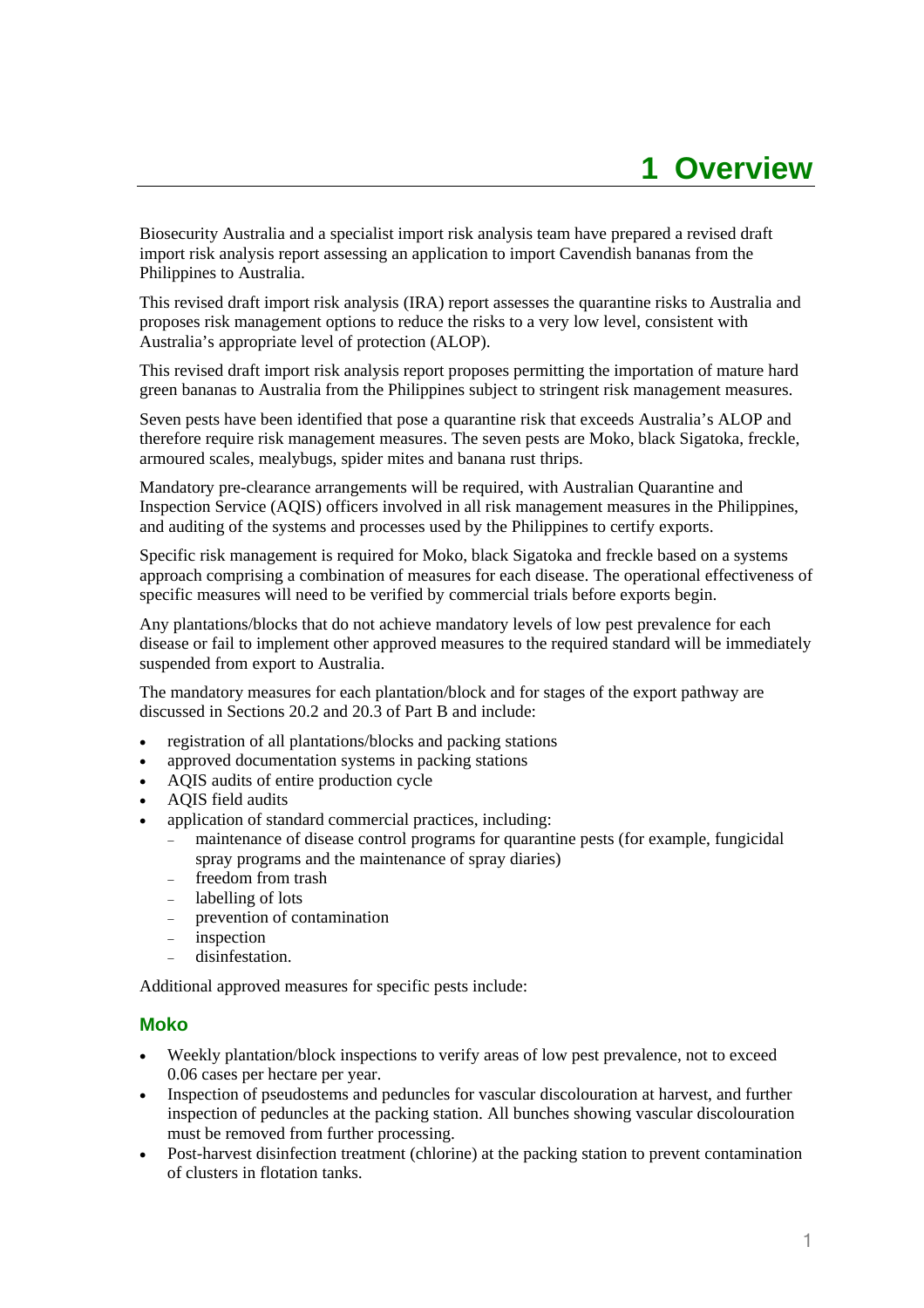### **Black Sigatoka**

- Weekly plantation/block inspections to verify areas of low pest prevalence with visible symptoms not to exceed one per cent of leaf area with either stage 1 or stage 2 lesions.
- Trash minimisation procedures in plantations.
- Disinfection treatment (for example, approved fungicide) at packing stations to prevent contamination of clusters in flotation tanks.

### **Freckle**

- Weekly plantation/block inspections to verify areas of low pest prevalence.
- Spray bunches with fungicide according to an approved schedule.

#### **Arthropod pests – armoured scales, mealybugs, spider mites and banana rust thrips**

• Specific risk management for all arthropod pests (armoured scales, mealybugs, spider mites and banana rust thrips) is required, comprising inspection, followed by corrective action (treatment or withdrawal of the lot) if any pests are detected.

Part B of the revised draft IRA report contains full details of the analysis and the conclusions.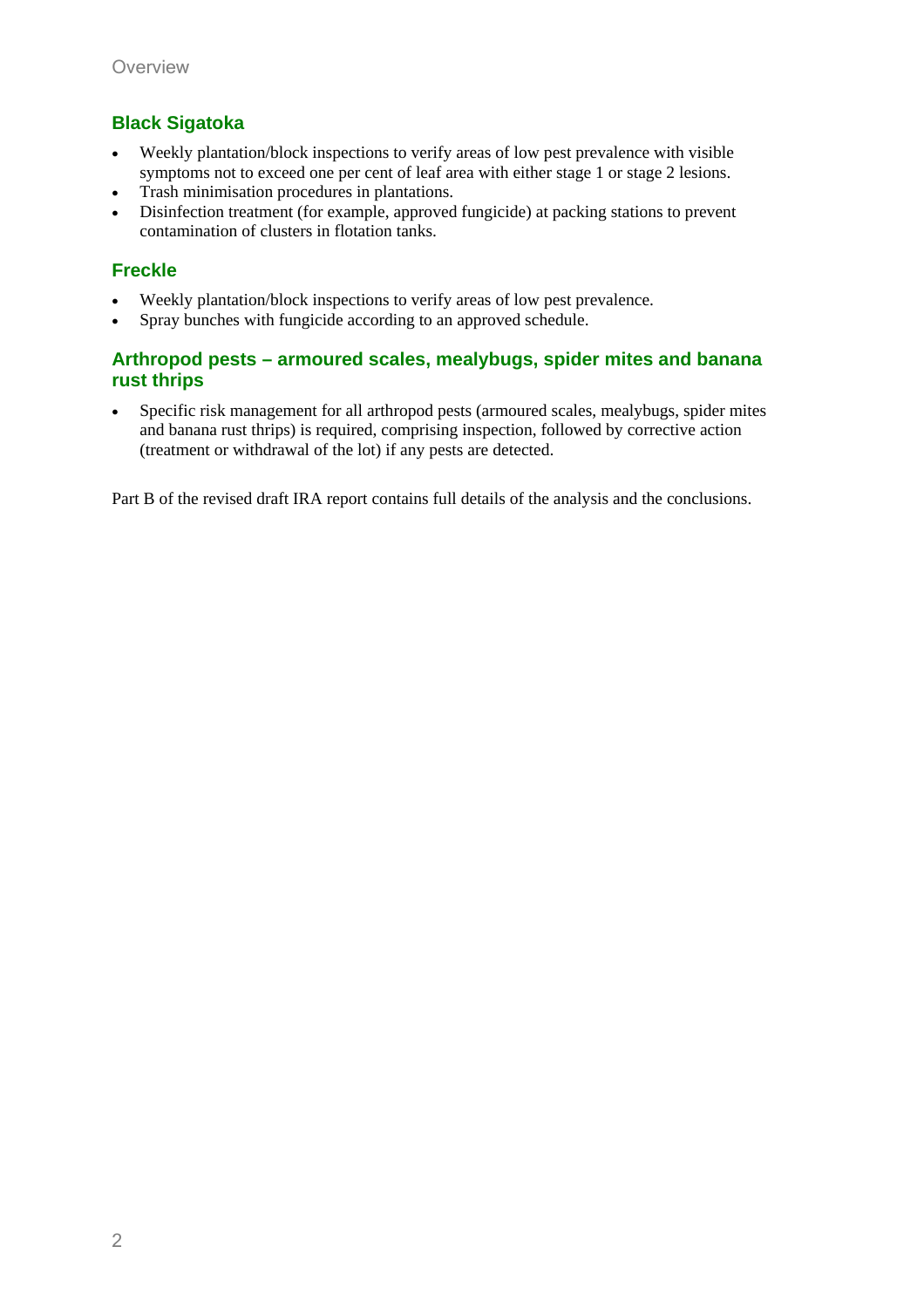# **2.1 The process**

The objective of Australia's biosecurity policies is to protect the nation from the risks of exotic pests entering, establishing and spreading, thereby threatening Australia's unique flora and fauna, and agricultural industries that are free from many serious pests.

The import risk analysis (IRA) process is an important part of Australia's biosecurity policies. It enables the Australian Government to consider formally the risks that could be associated with proposals to import new products. If the risks are found to exceed Australia's appropriate level of protection (ALOP), risk management measures are proposed to reduce the risks to an acceptable level. However, if it is not possible to reduce the risks to an acceptable level, trade will not be allowed.

Successive Australian Governments have maintained a conservative, but not a zero-risk, approach to the management of biosecurity risks. This approach is expressed in terms of Australia's ALOP. It reflects community expectations through government policy and is described as providing a high level of protection aimed at reducing risk to a very low level, but not to zero. This definition of ALOP, and its illustration by way of a risk estimation matrix, is shown in Table 4.1. The State and Territory governments agreed in 2002 that Australia's needs are met by this definition of the ALOP.

Biosecurity Australia undertakes Australia's import risk analyses, using teams of technical and scientific experts in relevant fields, and consulting stakeholders at various stages of the process. Biosecurity Australia's recommendations are provided to the Director of Animal and Plant Quarantine, who is the Secretary of the Australian Government Department of Agriculture, Fisheries and Forestry (DAFF) and responsible for making the formal decision on whether trade will occur, and under what conditions. The Australian Quarantine and Inspection Service (AQIS) is responsible for implementing the import protocol, including any risk management measures.

Full details of the processes used by BA are given in Part B of this report and the *Import Risk Analysis Handbook* (BA 2003), available at its website www.biosecurityaustralia.gov.au.

# **2.2 The IRA team**

An import risk analysis team (IRA team), formerly referred to as a risk analysis panel, was established to assist Biosecurity Australia in preparing this revised draft IRA report. The IRA team included members with expertise in different areas, including quarantine risk analysis, plant pests and diseases, and the banana industry.

Under the terms of reference, the IRA team was required to consider scientific and other relevant information to identify quarantine pests that could be on the pathway associated with the importation of mature, hard green banana fruit from the Philippines. In particular, it was to assess the potential for these pests to enter, establish and spread in Australia and have direct and indirect consequences. The IRA team was also required to consider and recommend risk management measures for the identified quarantine risks that it considered necessary to meet Australia's appropriate level of protection and to report to the Chief Executive of Biosecurity Australia.

During the analysis, many complex issues were considered where empirical data were not available and the IRA team was required to exercise expert judgement. To help with this process, the IRA team worked on various occasions with external experts. On other occasions, particular parameters in the analysis were allocated a range of values that took account of the members' differing views.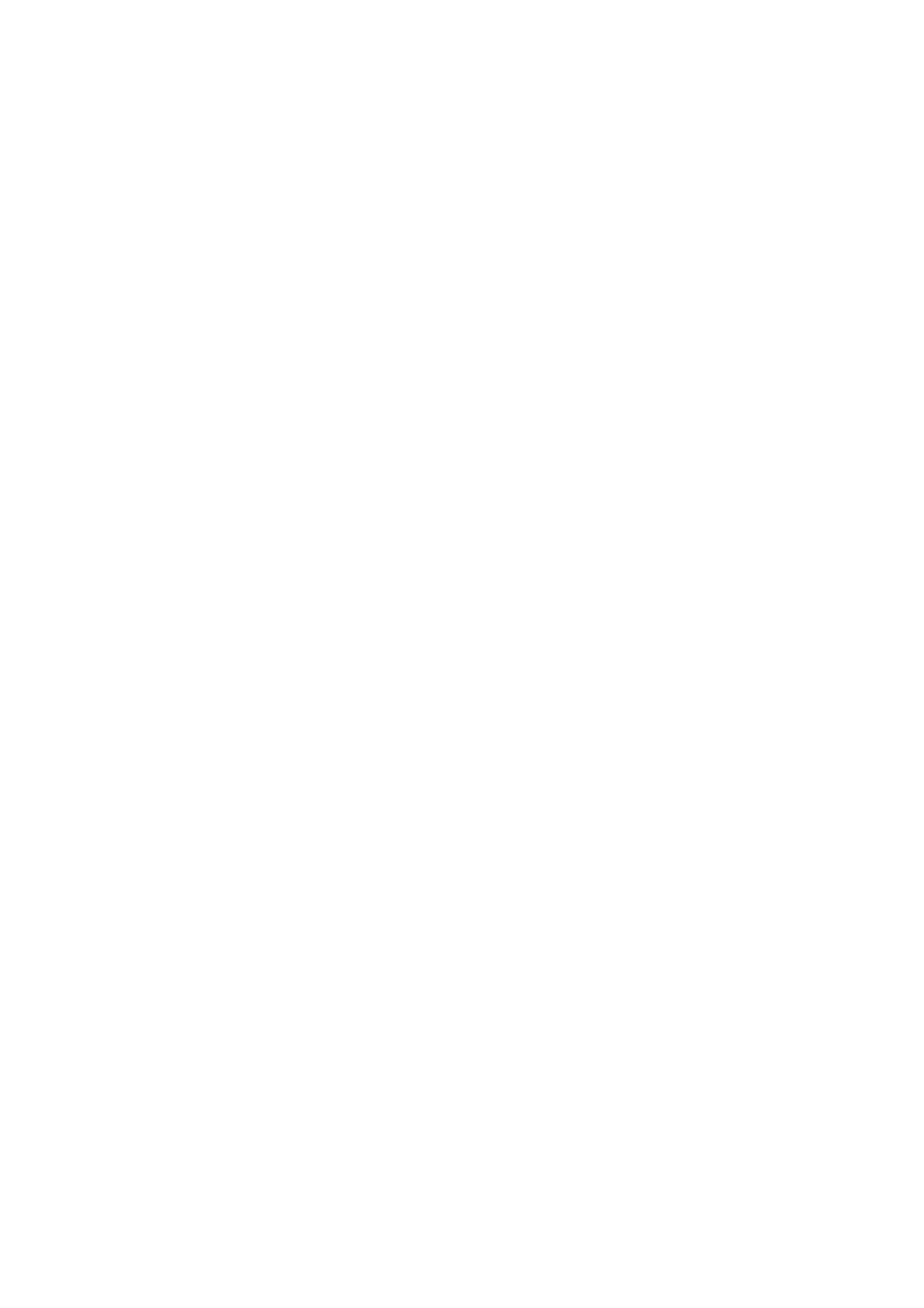This revised draft import risk analysis report focuses on the importation from the Philippines of mature hard green banana fruit of four Cavendish varieties, Extra Dwarf, Giant Cavendish, Grand Nain and Williams (referred to as mature hard green bananas in this revised draft report) produced in specified areas of the Philippines. The specified areas are Davao (Davao del Sur, Davao del Norte and Davao Oriental), Cotabato (South Cotabato, North Cotabato and Sarangani) and Bukidnon, on the island of Mindanao.

This revised draft report has been prepared for stakeholder comment as part of the IRA process set out in the *Import Risk Analysis Handbook* (2003). The report contains details of the quarantine pests associated with Philippine bananas. It also includes recommendations on risk management measures to manage any pests for which the risk has been assessed as being higher than is acceptable for Australia. In preparing the draft report, all stakeholder comments on the previous drafts issued in June 2002 and February 2004, and the Addendum in June 2004 were taken into account. Recommendations in the reports of the Senate Committee on Rural and Regional Affairs and Transport (Commonwealth of Australia 2005) were also considered.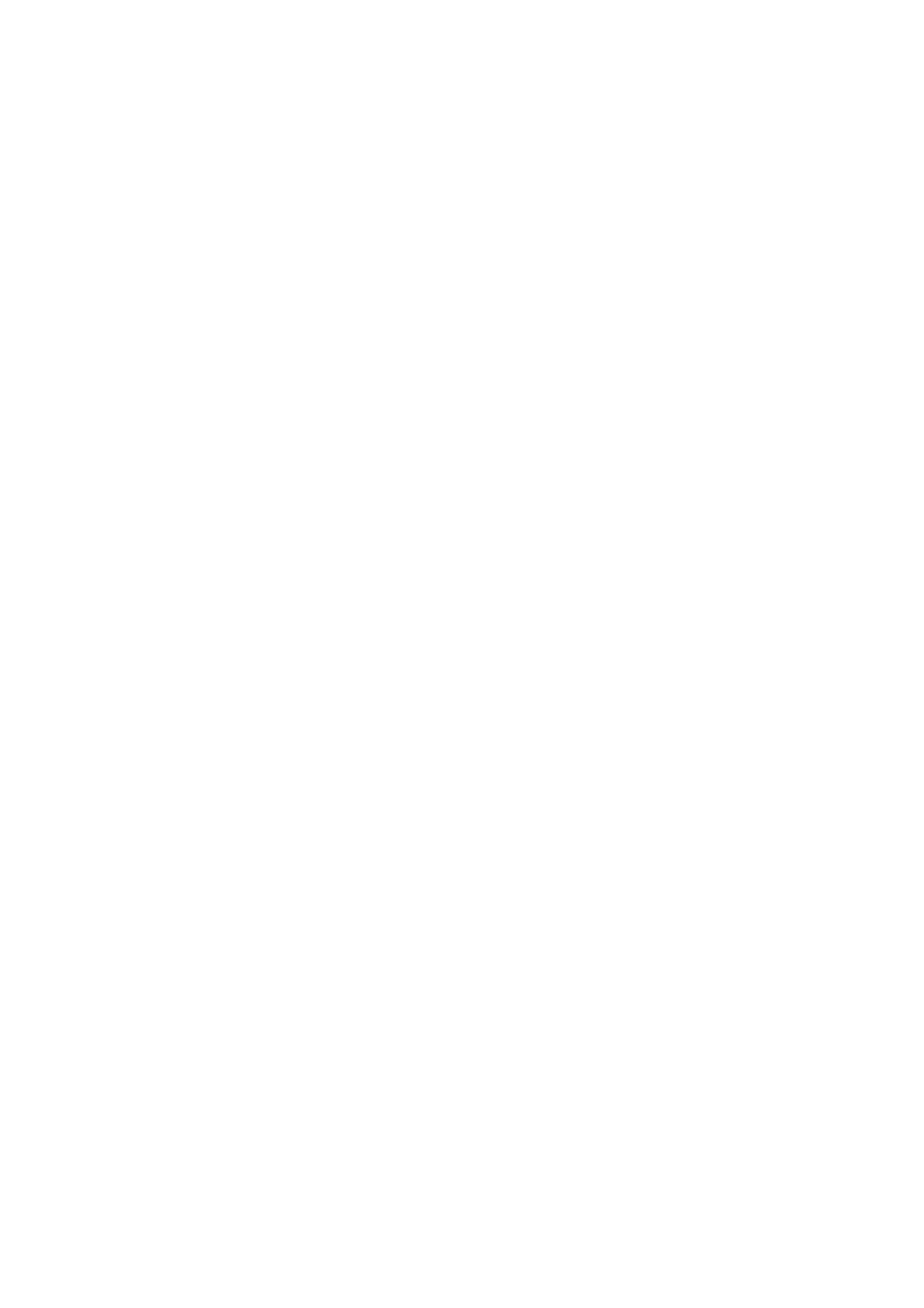# **4 Import risk analysis — an overview**

An IRA for plants or plant products has three key stages:

- **pest categorisation** (identifying pests that may be associated with the commodity in question)
- **risk assessment** (assessing the likelihood that the identified pests will enter, establish and spread, as well as the types and likely magnitude of consequences)
- risk management (assessing the measures that can be used to mitigate the assessed risks, if possible).

#### **What is risk?**

There are many concepts and definitions of risk and what constitutes risk. However, in an IRA, risk is considered to have two major components:

- the likelihood of a pest entering, establishing and spreading in Australia from imports
- the consequences or impact this may have.

The two components are combined to give an overall estimate of the risk.

# **4.1 Pest categorisation**

Pest categorisation is the initial stage in the IRA process, and identifies pests that require a risk assessment. In this draft report, it identifies pests that:

- are known to be associated with Cavendish bananas in the Philippines
- are absent from Australia, or whose presence in Australia is uncertain, or which are present but are limited in distribution and under official control
- have the potential for being on the pathway (see  $4.2.1$ )
- have the potential for entry, establishment and spread
- have the potential for unfavourable consequences.

# **4.2 Risk assessment**

Risk assessment, the second stage, evaluates the risks associated with the plant or plant product. This process assesses the likelihood that the importation of bananas from the Philippines for an average year will result in the entry, establishment and spread of each pest. The reference to 'average' indicates that the likelihood estimate is based on an average or representative single year of trade. However, it does not mean the quarantine protection applies only to one year. The methodology is based on Australia's policy for on-going quarantine protection. It combines this likelihood with an assessment of the magnitude of the potential consequences to provide an assessment of risk.

In this analysis, the risk of pathogens was assessed with the assistance of a risk simulation model. The risk of arthropod pests was assessed qualitatively, in line with existing policy.

## **4.2.1 Entry, establishment and spread**

#### **Pathways for pests**

The entry, establishment and spread of a new pest in Australia resulting from trade in bananas require an unbroken chain of events from the exporting country to suitable host plants in Australia. Typically, this requires that: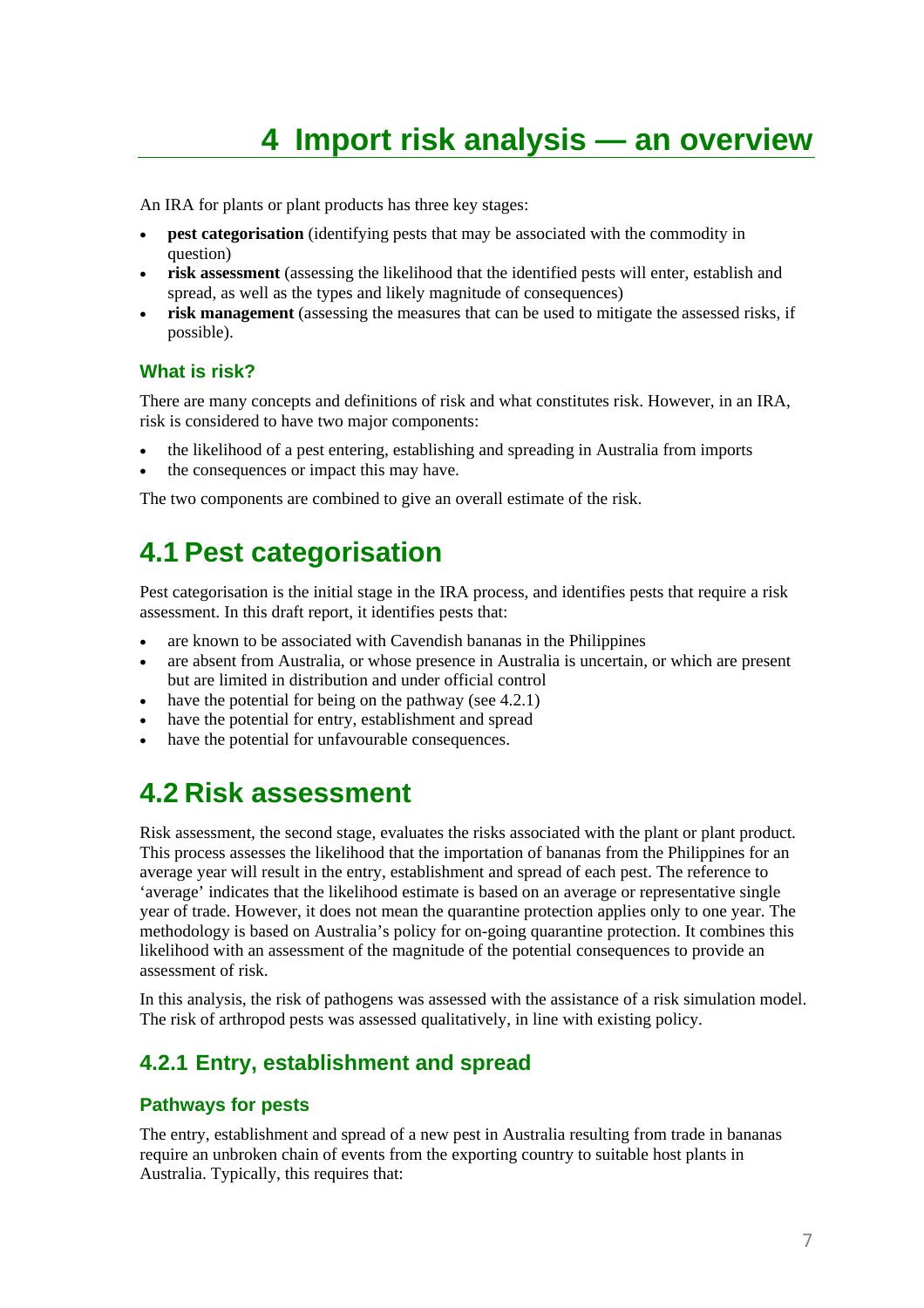- the pest is present in the plantation
- it remains on, or in, the banana fruit at harvest
- it survives packing, storage and transport to Australia
- it is not detected when subjected to on-arrival border procedures
- it survives distribution within Australia on, or in, the fruit and the waste that is subsequently generated
- the waste is disposed of close to suitable host plants, resulting in their exposure to the pest
- infestation or infection of a host plant by the pest occurs
- the pest population becomes self-perpetuating.

### **Importation steps**

The initial part of the analysis mainly considers the steps on the pathway in the exporting country. The first step is in the plantation where the bananas are growing. In some cases, pests may be completely absent from some plantations and bananas from these plantations will initially, and may continue to, be free of the pests.

The next step considers the likelihood that the pest will be present on, or in, the bananas when they are harvested for export. It is important to note that the pest categorisation stage of the risk analysis eliminates pests that have such a small likelihood of being present on or in mature hard green bananas that they do not constitute a threat to Australia. Conversely, a number of the pests of concern for Philippine banana plantations are not primarily pests of bananas, but they may require further consideration because they are associated with banana fruit. This is further considered in Section 8.3 of Part B of this report dealing with contaminant pests.

During the harvesting and transport of bananas in bunches to packing stations, bananas that are not carrying pests may come into contact with contaminated objects, such as plant material, implements, clothing and equipment that could readily transfer pests. Frequent handling by workers also provides opportunities for further cross-contamination. The analysis allows for these possibilities.

At packing stations, bananas are subject to several operations, including high pressure and high volume washing, separation of bunches into hands and clusters, immersion in wash tanks and, in some instances, sponging, brushing, sorting and grading, before being packed in plastic-lined cartons. These operations may reduce the number of pests present or the number of bananas carrying a particular pest, but their effect will depend on the pest. A specific step in the analysis assesses the likelihood of this happening. The processes at packing stations may also increase the number of bananas carrying pests or the numbers of pests on individual bananas. For example, a wash tank where the water is contaminated with bacteria or fungal spores, may result in the contamination of clean bananas. The analysis allows for a possible increased rate of infection of pest-free bananas during processing at packing stations.

At the end of the packing line, bananas will be subjected to various operations related to their export and transport to Australia. This could include quality inspection, palletisation, containerisation and stages of transportation to the final port of destination in Australia. Bananas may also be stored for some time at this stage. Depending on the pest, some operations may reduce the number of bananas carrying pests or the number of pests present on individual bananas, and the analysis allows for this. Conversely, some operations could increase the number of bananas carrying pests, and the analysis considers this.

On-arrival procedures are the last step in the import process that may affect the number of bananas carrying pests. For example, if live insects are noticed when a container is opened to check that the contents comply with the documentation, action may be taken (such as treatment) that results in a reduction in the number of infested bananas. The analysis allows for this possibility.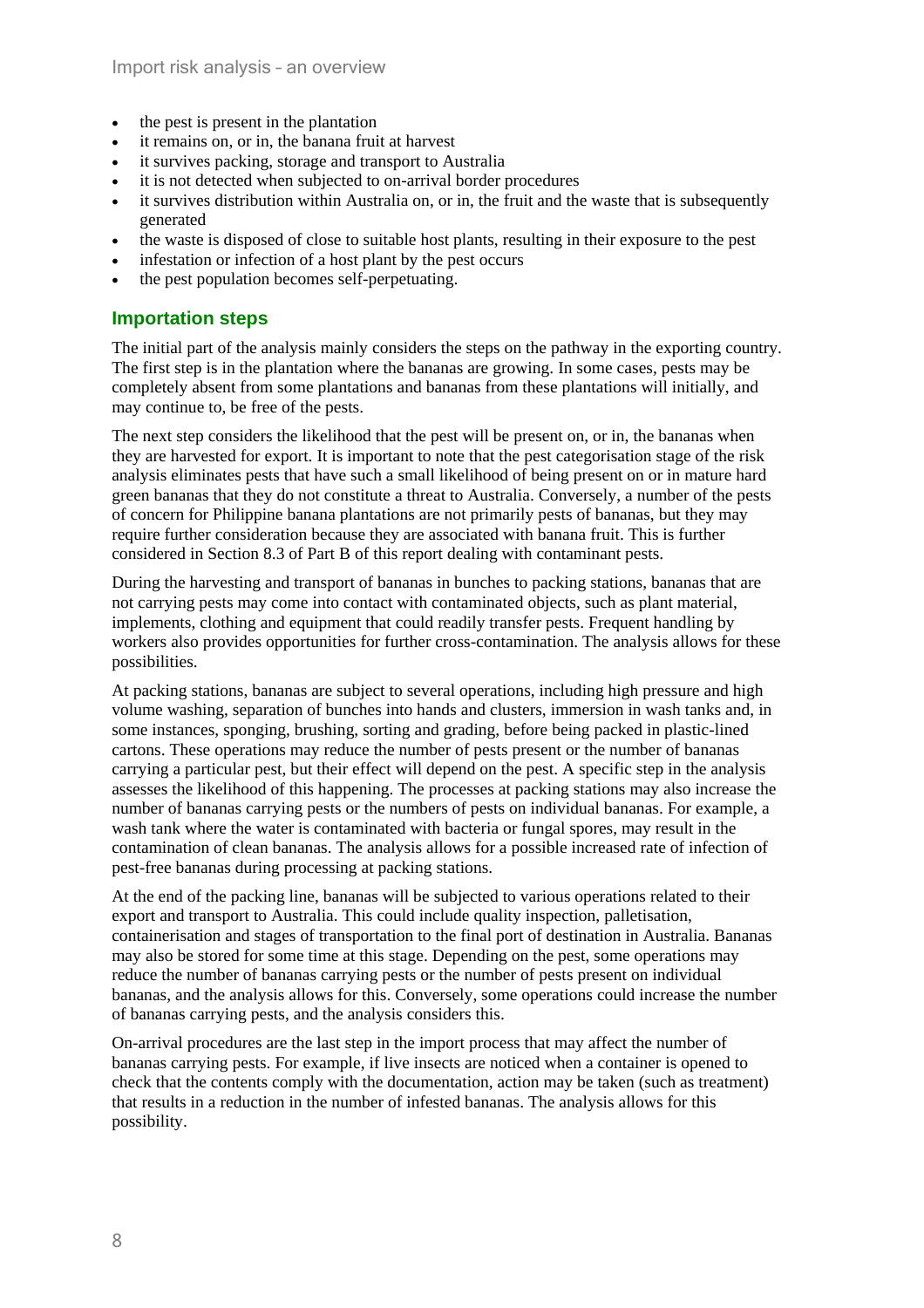### **Distribution of fruit and banana waste within Australia**

The other steps in the pathway occur in Australia. The analysis takes the estimate for the likelihood of pest entry from the exporting country and continues by estimating where pests may end up after entering Australia, as well as the likelihood of a pest establishing and spreading at these locations.

The important elements for the on-shore analysis are the distribution pattern for bananas, the availability of suitable hosts for pests and the probability that a pest being carried on, or in, a banana will start a pest population.

The pathway continues by looking at the distribution pattern for bananas (packaged as clusters in cartons) after quarantine authorities have released them at the border. The analysis follows the steps in the supply chain of imported clusters. It considers storage periods, ripening requirements, their distribution through wholesalers and retailers, and finally the production and disposal of waste. Allowance is made for the various end uses of banana fruit, and how and where waste will be generated and disposed of.

While domestic consumers are the main end user, the analysis recognises the importance of wholesalers, retailers, food processors and food services as significant end users generating and disposing of banana waste. The analysis also distinguishes between various types of waste, recognising that some waste disposal will be done through municipal garbage collection to municipal tips, some through home composting, and the rest will be discarded into the broader environment. Importantly, the analysis considers the various distribution pathways in commercial banana-growing areas, as distinct from other areas that may be climatically less suitable for plant species to support introduced pests.

### **Exposure, establishment and spread within Australia**

The pathway then considers the likelihood that banana waste is discarded sufficiently close to a suitable host plant and whether, if the waste is either infected or infested with pests, pests then transfer to the plant.

It is recognised that different pests have different host ranges, so this part of the analysis is specific for each pest or group of pests with similar biology. Black Sigatoka, for example, has a narrow host range and is restricted to species of *Musa* and *Heliconia*, while many arthropod pests are polyphagous and can feed (and therefore establish) on a wide range of plant species. Pests not only have different host ranges, they also have different mechanisms for spread. This means waste supporting pests that have low mobility will need to be discarded relatively close to a suitable host plant compared with waste infected with pests that can disperse over substantial distances, such as black Sigatoka, which produces wind-dispersed spores.

The detail in this part of the analysis extends to considering the many factors that could affect a pest's ability to transfer from the waste material. They include the time the pest remains viable in, or on, the discarded waste, whether the waste is buried, the density of the host plants in close proximity to the waste, whether biological (vectors or intermediate hosts), physical or mechanical means of transfer exist and any known behaviour of the pest in actively seeking host plants.

The final important element in the analysis considers the likelihood that a pest will establish and spread once it successfully transfers to a suitable host. Again, there are many factors that need to be considered. For example, with an insect pest being carried as a larva in a fruit, the larva must emerge, mature into an adult, find a mate and lay eggs. In turn, the eggs must hatch successfully and establish a pest population. The whole pathway must be continuous to result in pest establishment. However, there is much potential for breaks in the chain. Pest establishment may be possible only during relatively short periods, depending on climate and host plant development. There also may be only a short time for a mature insect to find a mate. Pests that emerge on different days may have little chance of finding a mate. In addition, many insects have a dispersal phase when they are searching for and selecting host plants before mating. If only a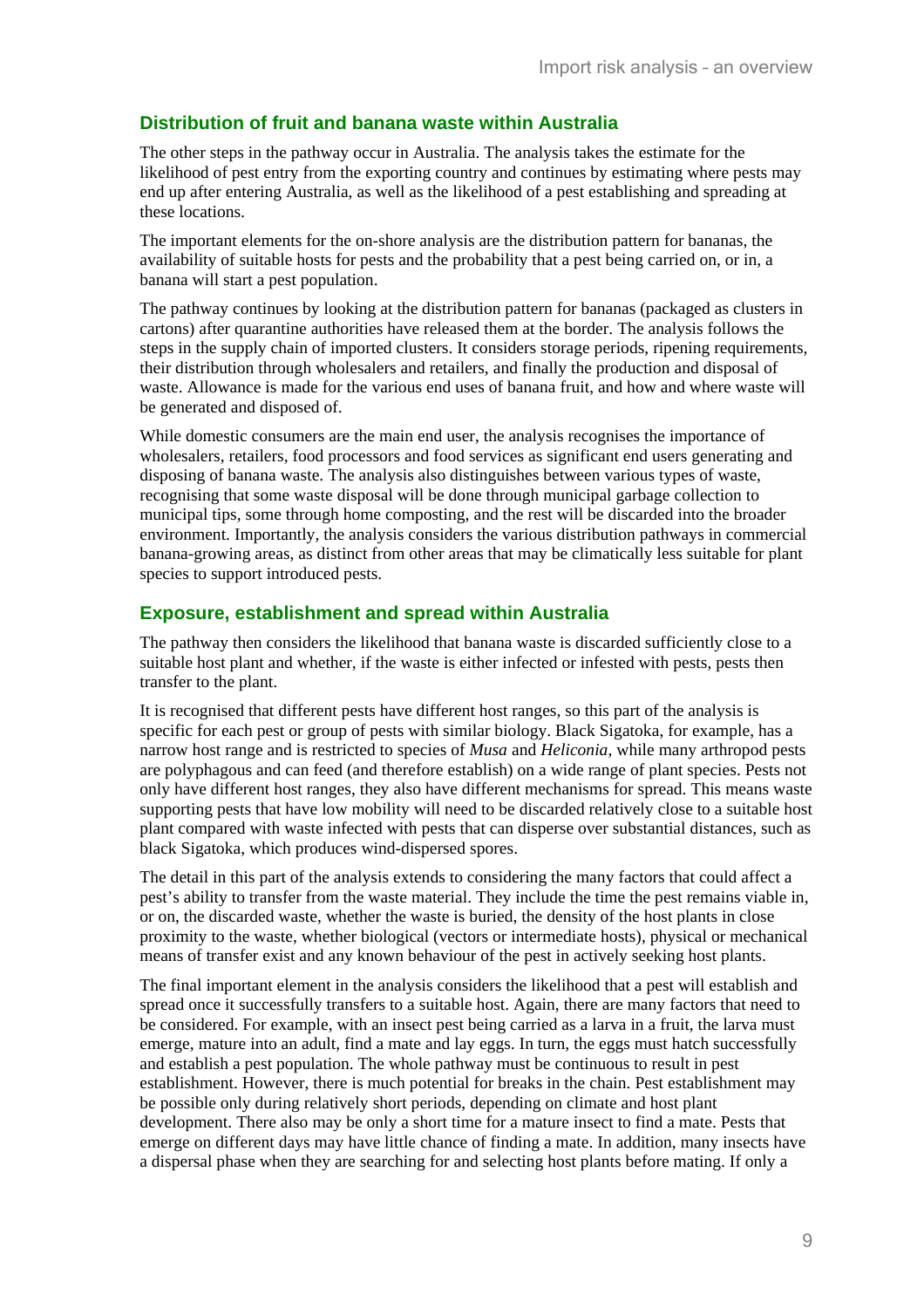few insects emerge at one time, there is a strong chance they will disperse in different directions and not find a mate.

By contrast, other pests, such as Moko, that have no means of self-dispersal, rely on other mechanisms to establish and spread. The analysis evaluates various risk scenarios for Moko, including transfer by insects, leaching in free water, movement of machinery, vehicles and implements, and cutting, mowing and slashing. For each scenario, a sequence of events is considered unique to each pathway.

At this point, it is worth noting the record of plant pest incursions in Australia. Although it is always difficult to draw firm conclusions about the pathway of entry, most incursions appear to be associated with the movement (often illegal) of planting material (e.g. cuttings and plants) or natural movement, particularly into northern Australia. There is little evidence that the regulated importation of agricultural commodities for human consumption (e.g. citrus, table grapes, kiwi fruit and cherries) is a significant pathway for the entry of pests.

### **Probability of entry, establishment and spread**

Combining the likelihoods of each of the component steps in the pathway provides an overall estimate of the probability of entry, establishment and spread for each pest.

# **4.2.2 Consequences**

The other part of the risk assessment involves estimating the potential consequences or impact of a pest establishing in Australia. To determine an overall estimate, the consequences are considered under four headings – local, district, regional and national. The approach used allows for consideration of direct pest effects, such as potential production losses, control costs and quality loss. Indirect consequences, such as eradication costs, effects on domestic and international trade, and impacts on the environment and communities, are also assessed.

Scores for these impacts range from 'unlikely to be discernible' to 'highly significant', and are applied to direct and indirect criteria. The scores are then combined using a series of rules to provide an overall assessment of the consequences for each pest, ranging from 'negligible' to 'extreme'.

# **4.2.3 Risk**

The estimate of the annual likelihood of entry, establishment and spread is combined with the estimate of the consequences according to the matrix shown in Table 4.1 to provide an estimate of the risk for each pest. As mentioned earlier, the reference to 'annual' indicates that the likelihood estimate is based on an average or representative year of trade. However, it does not mean the quarantine protection applies only to one year. Clearly, the consequences of pest entry, establishment and spread can extend beyond a year, and the assessment of consequences is not restricted to a particular period. In addition, it is always possible to modify the quarantine measures in response to changes in pest status, scientific knowledge and new treatments.

Risk estimates of 'low', 'moderate', 'high' or 'extreme' are considered to exceed the level of risk Australia will accept. Estimates of 'very low' or 'negligible' are considered acceptable. If the risk estimate for a pest exceeds 'very low', risk management measures are required.

# **4.2.4 Unrestricted risk**

The initial risk analysis for each pest assumes there are no risk management measures in place. This is called the 'unrestricted risk'. If the unrestricted risk estimate for a pest exceeds 'very low', risk management measures are required.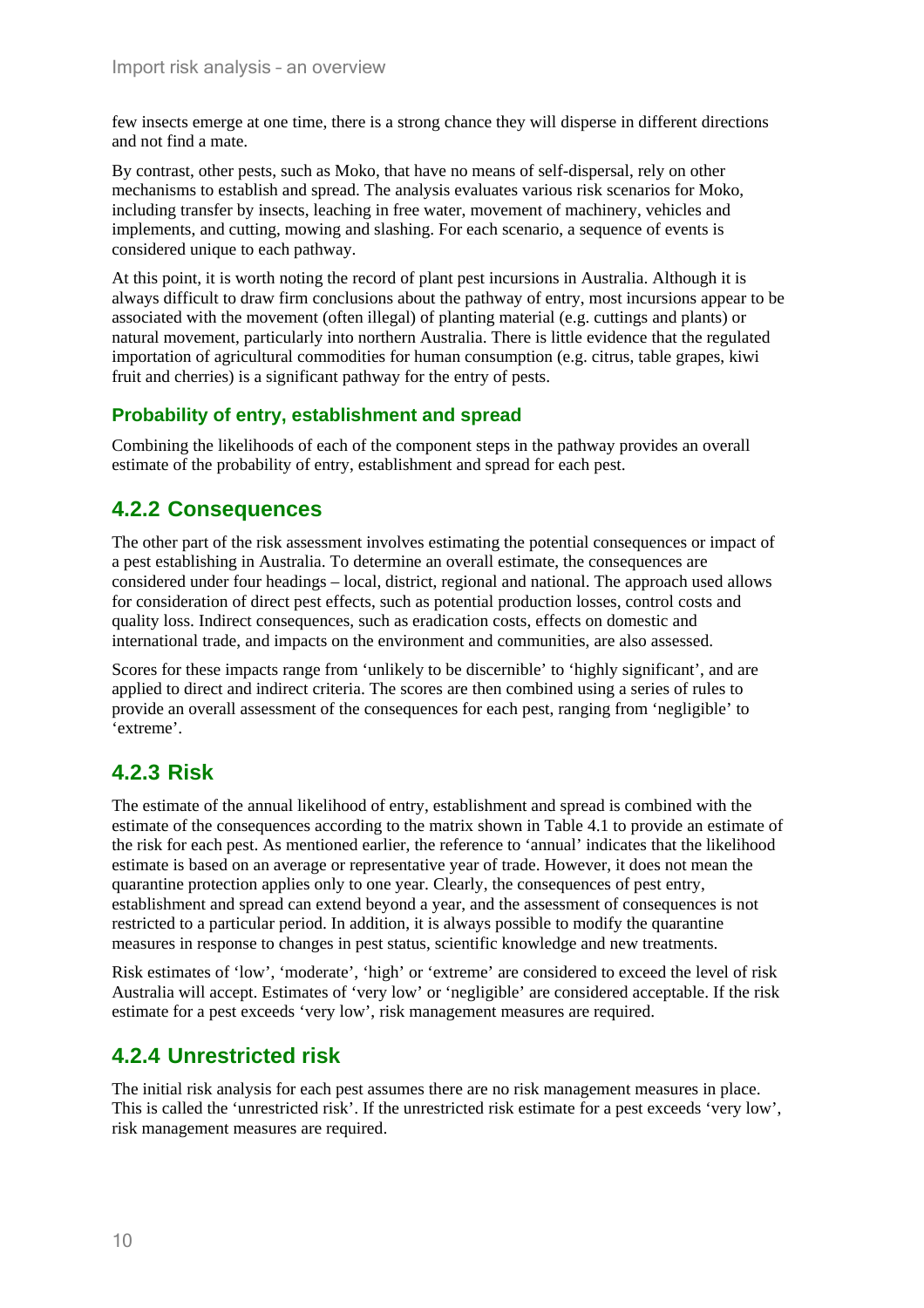| spread                       | High             | Negligible<br>risk                              | <b>Very low</b><br>risk | Low risk                | Moderate<br>risk        | High risk               | Extreme<br>risk         |
|------------------------------|------------------|-------------------------------------------------|-------------------------|-------------------------|-------------------------|-------------------------|-------------------------|
| of entry,<br>and             | Moderate         | Negligible<br>risk                              | <b>Very low</b><br>risk | Low risk                | Moderate<br>risk        | High risk               | Extreme<br>risk         |
|                              | Low              | Negligible<br>risk                              | Negligible<br>risk      | <b>Very low</b><br>risk | Low risk                | Moderate<br>risk        | High risk               |
| *Likelihood<br>establishment | Very low         | Negligible<br>risk                              | Negligible<br>risk      | Negligible<br>risk      | <b>Very low</b><br>risk | Low risk                | Moderate<br>risk        |
|                              | Extremely<br>low | Negligible<br>risk                              | Negligible<br>risk      | Negligible<br>risk      | Negligible<br>risk      | <b>Very low</b><br>risk | Low risk                |
|                              | Negligible       | Negligible<br>risk                              | Negligible<br>risk      | Negligible<br>risk      | Negligible<br>risk      | Negligible<br>risk      | <b>Very low</b><br>risk |
|                              |                  | Negligible                                      | Very low                | Low                     | Moderate                | High                    | Extreme                 |
|                              |                  | Consequences of entry, establishment and spread |                         |                         |                         |                         |                         |

\*When this likelihood is assessed quantitatively, the qualitative descriptors on the vertical axis are replaced by numerical likelihood ranges as follows: *High* by 0.7–1; *Moderate* by 0.3–0.7; *Low* by 0.05–0.3; *Very low* by 0.001–0.05; *Extremely low* by 1.0E–06 to 0.001; and *Negligible* by 0 to 1.0E–06.

# **4.3 Risk management**

Risk management is the third stage of the IRA process. Where the unrestricted risk estimate for an individual pest is unacceptable (that is, it exceeds 'very low'), appropriate risk management measures will be needed to reduce the risk estimate to an acceptable level. The effectiveness of the proposed measures is evaluated by repeating the analysis after the effects of a proposed risk management measure have been included to give a 'restricted risk'. This is repeated for each proposed measure and/or proposed combination of measures. This value is checked against the matrix to determine whether the proposed measure reduces the risk to a 'very low' or 'negligible' level.

Various risk management measures may be available, depending on the biology of individual pests. Some examples of risk management measures that can be applied up to the point of import include sourcing the fruit from areas free of a pest or areas where the pest is at a low level, and applying a treatment followed by inspection and rejection if pests are detected.

Risk management measures that can be applied at, or after, importation of the fruit are limited. However, some possibilities that could be considered include inspection and rejection if pests are found, and treatments such as fumigation. Several pests of bananas in eastern Australia are absent from Western Australia. Western Australia already has controls on the movement of bananas from eastern Australia, and these may be relevant to risk management for bananas from the Philippines moving into Western Australia.

The analysis for some pests may indicate there is no single risk management measure that will reduce the risk to 'very low' or 'negligible'. In these cases, it may be possible to combine individual risk management measures to achieve a sufficient level of risk reduction. This is referred to as a 'systems' approach to risk management.

In developing final recommendations on risk management measures, consideration is given to the potential impact of the measures on potential trade. Where there are alternative and equivalent risk management measures that achieve the required degree of risk reduction, the final recommendations need to take into account Australia's international obligations and propose the least trade-restrictive risk management measures available.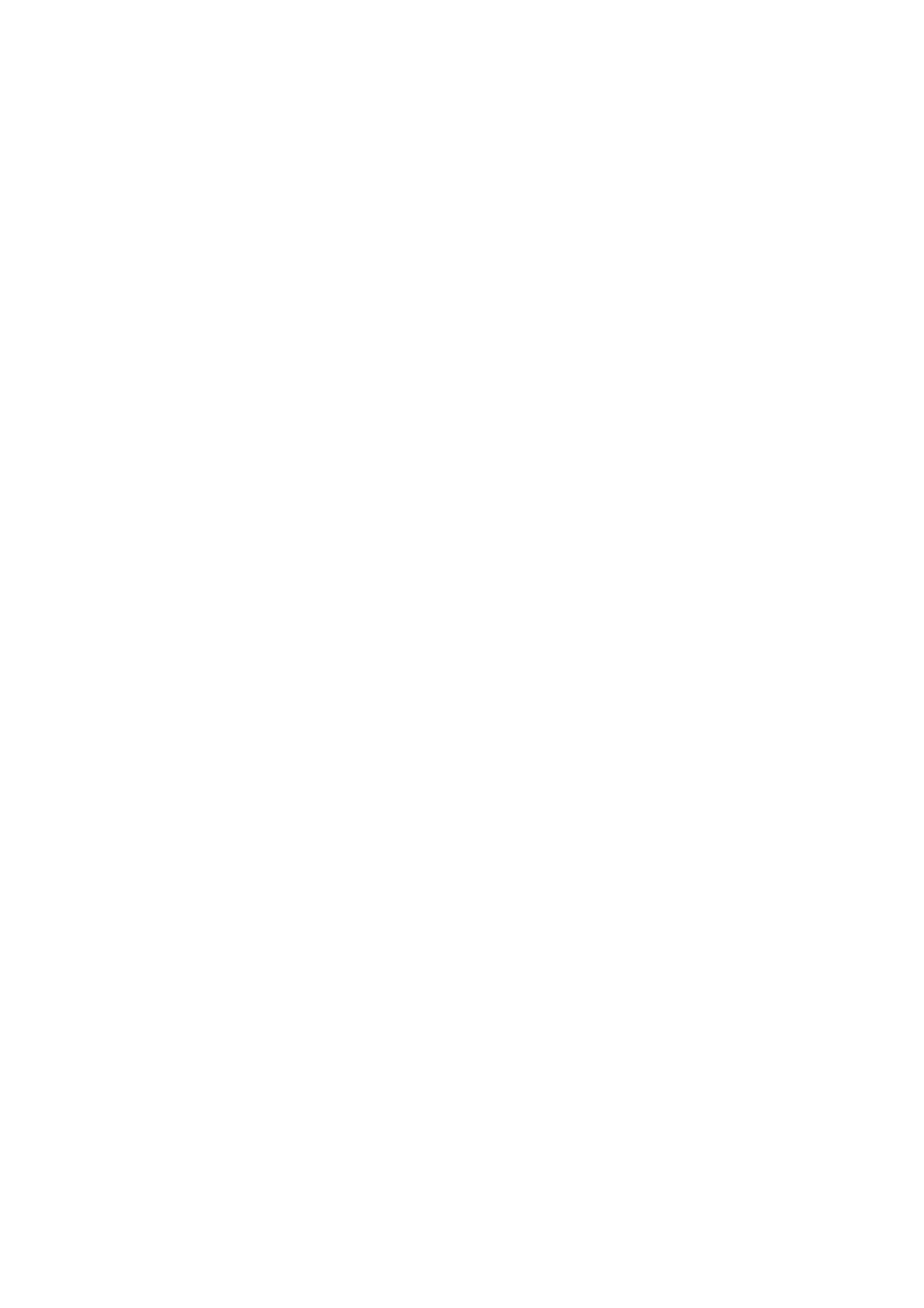# **5.1 Pest categorisation**

The IRA process categorised 110 potential pests of mature hard green bananas according to their presence or absence in Australia, including regulatory status where applicable, their potential for being on the pathway (association with banana fruit), their potential for establishment and spread in Australia, and the potential consequences of establishment and spread. Table 5.1 summarises the findings. Part C contains details of the categorisation.

|                   | Table 5.1                                                            |                                                                   | Outcome of the pest categorisation process                 |                                                                  |                                                       |                                                     |
|-------------------|----------------------------------------------------------------------|-------------------------------------------------------------------|------------------------------------------------------------|------------------------------------------------------------------|-------------------------------------------------------|-----------------------------------------------------|
| <b>Groups</b>     | <b>Associated</b><br>with<br>bananas in<br>the<br><b>Philippines</b> | Not in<br>Australia,<br>uncertain<br>or of<br>regional<br>concern | <b>Potential</b><br>for<br>being on<br>pathway<br>(Likely) | <b>Potential for</b><br>establishment<br>or spread<br>(Feasible) | <b>Potential for</b><br>consequences<br>(Significant) | No. of<br>species to<br>be<br>considered<br>further |
| <b>Arthropods</b> |                                                                      |                                                                   |                                                            |                                                                  |                                                       |                                                     |
| Insects           | 67                                                                   | 37                                                                | 21                                                         | 21                                                               | 18                                                    | 18                                                  |
| <b>Mites</b>      | 6                                                                    | 3                                                                 | 3                                                          | 3                                                                | 3                                                     | 3                                                   |
| <b>Pathogens</b>  |                                                                      |                                                                   |                                                            |                                                                  |                                                       |                                                     |
| <b>Bacteria</b>   | $\overline{2}$                                                       | 1                                                                 | 1                                                          |                                                                  |                                                       |                                                     |
| Fungi             | 23                                                                   | 3                                                                 | $\overline{2}$                                             | $\mathfrak{p}$                                                   | $\overline{2}$                                        | $\overline{c}$                                      |
| <b>Viruses</b>    | 6                                                                    | 3                                                                 | 3                                                          | 3                                                                | 3                                                     | 3                                                   |
| <b>Nematodes</b>  | 6                                                                    | 0                                                                 | 0                                                          | 0                                                                | 0                                                     | 0                                                   |
| Total             | 110                                                                  | 47                                                                | 30                                                         | 30                                                               | 27                                                    | 27                                                  |

After all the pests were considered, 27 quarantine pest species were identified as requiring further consideration in detailed risk assessments, because of their likely potential for being on the pathway of entry, because of the potential to establish or spread, and because the potential consequences for Australia were judged to be significant. One bacterium, two fungi, three viruses, 13 insect pests and three species of mites were considered for the whole of Australia (Table 5.2). Five additional insect pests were considered for Western Australia only (Table 5.3).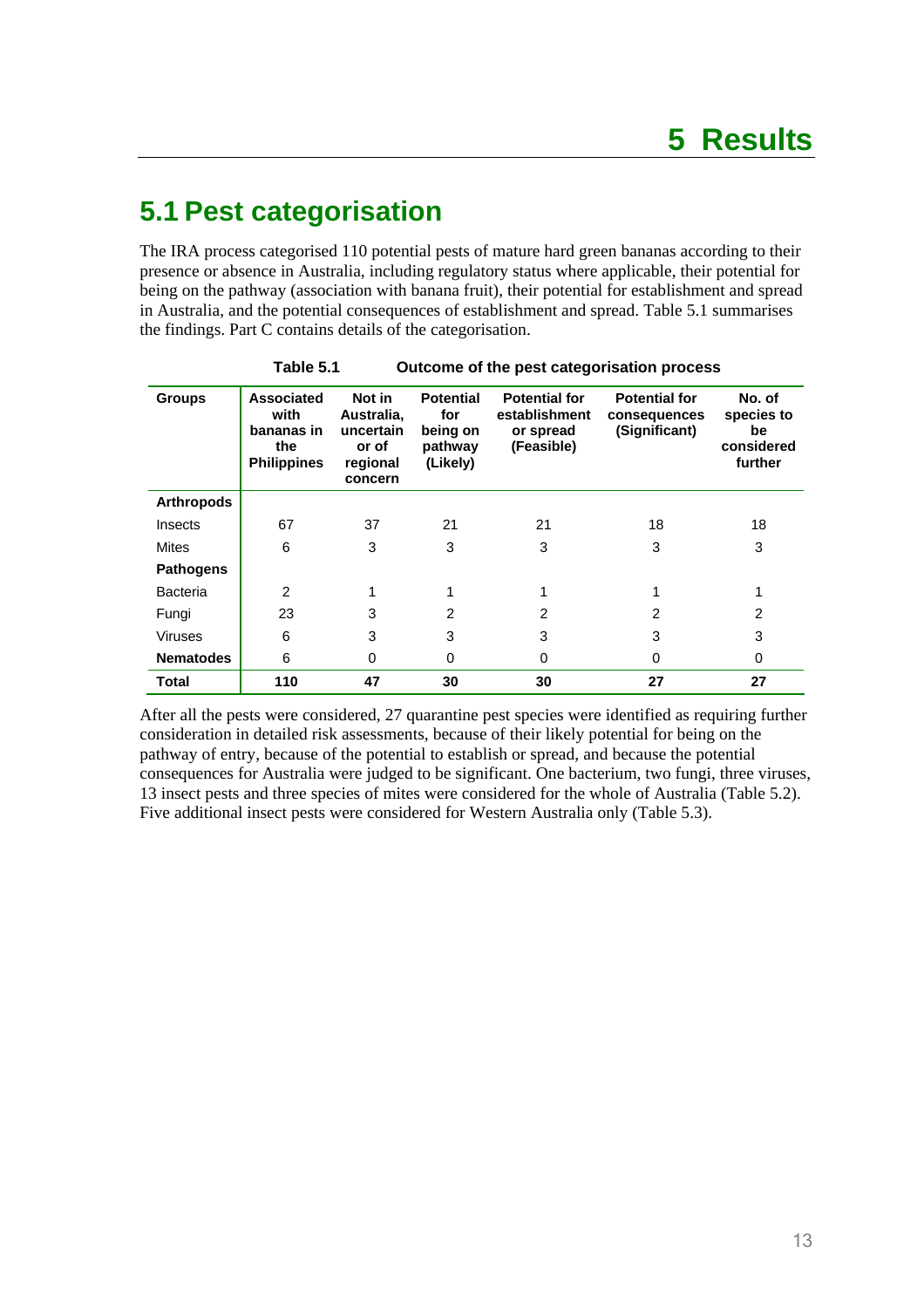| <b>Pathogens</b>                                                 | <b>Scientific name</b>                                                                       |  |  |  |
|------------------------------------------------------------------|----------------------------------------------------------------------------------------------|--|--|--|
| <b>Bacteria</b>                                                  |                                                                                              |  |  |  |
| Moko                                                             | Ralstonia solanacearum race 2 (Enterobacteriales: Enterobacteriaceae)                        |  |  |  |
| Fungi                                                            |                                                                                              |  |  |  |
| <b>Black Sigatoka</b>                                            | Mycosphaerella fijiensis (Ascomycota: Mycosphaerellaceae)                                    |  |  |  |
| Freckle                                                          | Guignardia musae (Cavendish strain) (Ascomycota: Mycosphaerellaceae)                         |  |  |  |
| <b>Viruses</b>                                                   |                                                                                              |  |  |  |
| Bract mosaic                                                     | Banana bract mosaic virus (Potyviridae)                                                      |  |  |  |
| Bunchy top                                                       | Banana bunchy top virus (Nanoviridae)                                                        |  |  |  |
|                                                                  | Abaca bunchy top virus (Unassigned: Nanoviridae)                                             |  |  |  |
| <b>Arthropods</b>                                                |                                                                                              |  |  |  |
| <b>Fruit flies</b>                                               | Bactrocera occipitalis (Diptera: Tephritidae)                                                |  |  |  |
|                                                                  | B. philippinensis (Diptera: Tephritidae)                                                     |  |  |  |
| Armoured scales                                                  | Aspidiotus coryphae (Hemiptera: Diaspididae)                                                 |  |  |  |
|                                                                  | Aspidiotus excisus (Hemiptera: Diaspididae)                                                  |  |  |  |
|                                                                  | Pinnaspis musae (Hemiptera: Diaspididae)                                                     |  |  |  |
| Mealybugs<br>Dysmicoccus neobrevipes (Hemiptera: Pseudococcidae) |                                                                                              |  |  |  |
|                                                                  | Nipaecoccus nipae (Hemiptera: Pseudococcidae)                                                |  |  |  |
| Pseudococcus jackbeardsleyi (Hemiptera: Pseudococcidae)          |                                                                                              |  |  |  |
| Spider mites                                                     | Oligonychus orthius (Prostigmata: Tetranychidae)                                             |  |  |  |
|                                                                  | O. velascoi (Prostigmata: Tetranychidae)<br>Tetranychus piercei (Prostigmata: Tetranychidae) |  |  |  |
|                                                                  |                                                                                              |  |  |  |
| Weevils                                                          | Philicoptus demissus (Coleoptera: Curculionidae)<br>P. iliganus (Coleoptera: Curculionidae)  |  |  |  |
|                                                                  | P. strigifrons (Coleoptera: Curculionidae)                                                   |  |  |  |
|                                                                  | P. sp.1 (Coleoptera: Curculionidae)                                                          |  |  |  |
|                                                                  | P. sp.2 (Coleoptera: Curculionidae)                                                          |  |  |  |
|                                                                  |                                                                                              |  |  |  |

#### **Table 5.2 Pests of mature hard green bananas considered further for the whole of Australia**

**Table 5.3 Pests of mature hard green bananas considered further for Western Australia only** 

| <b>Common name</b> | <b>Arthropods</b>                                       |
|--------------------|---------------------------------------------------------|
| Armoured scales    | Abgrallaspis cyanophylli (Hemiptera: Diaspididae)       |
|                    | Hemiberlesia palmae (Hemiptera: Diaspididae)            |
|                    | Pseudaulacaspis cockerelli (Hemiptera: Diaspididae)     |
| Mealybugs          | Planococcus minor (Hemiptera: Pseudococcidae)           |
| <b>Thrips</b>      | Chaetanaphothrips signipennis (Thysanoptera: Thripidae) |

# **5.2 Risk assessment**

Detailed risk assessments were conducted on the 27 quarantine pests identified as requiring further assessment in the pest categorisation stage. Where the biology of pests was considered sufficiently similar, they were assessed as a group. The results are summarised in Table 5.4. The unrestricted risks posed by Moko, black Sigatoka, freckle, armoured scales (six species), mealybugs (four species), spider mites (three species) and one species of thrips exceed Australia's appropriate level of protection. Therefore, specific risk management measures for these pests are required to reduce the risks to a level consistent with Australia's ALOP. The unrestricted risk of each of the other pests assessed was within Australia's ALOP and risk management measures are not required.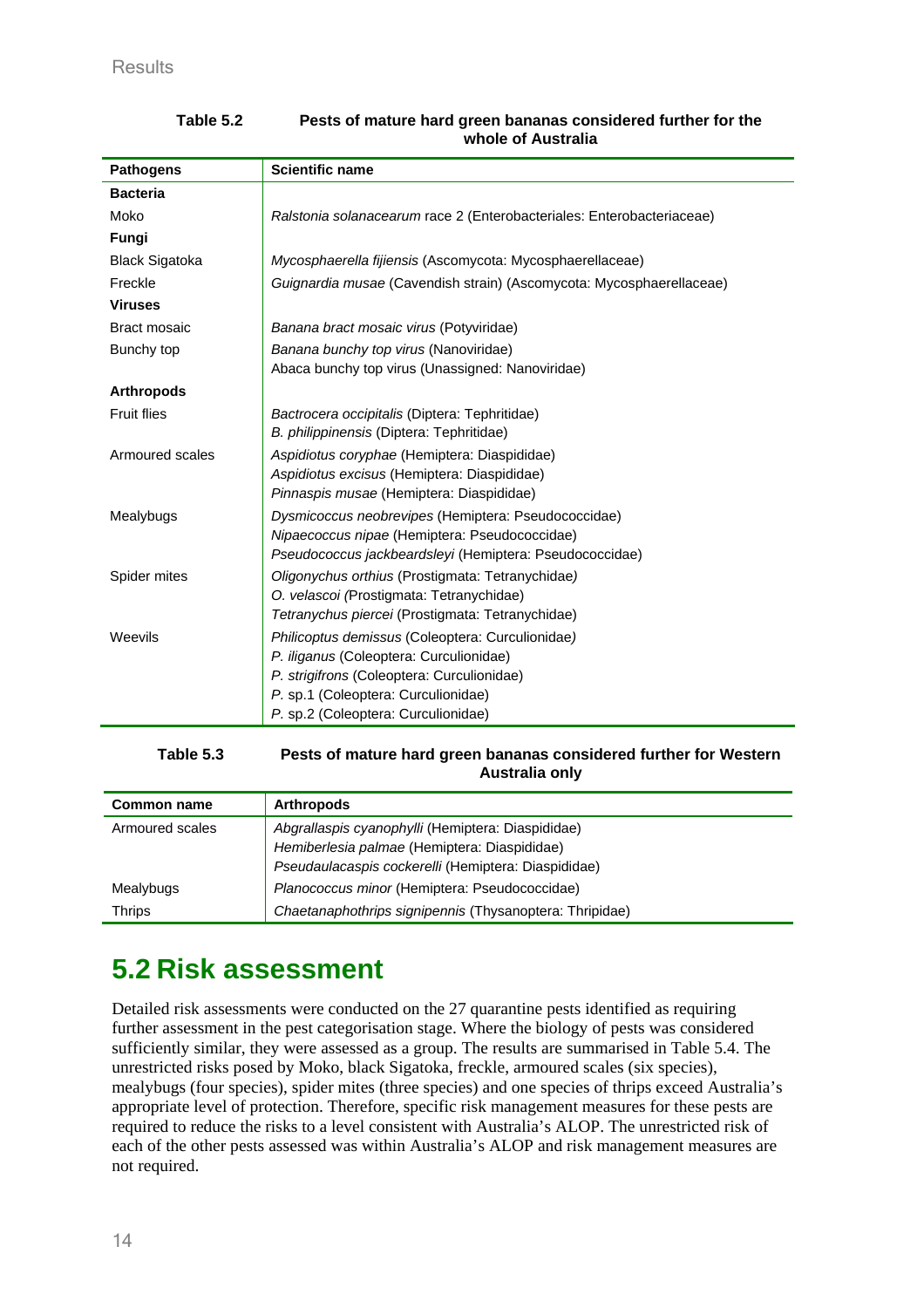Results of the risk assessments in this revised draft report are substantially different from those in earlier drafts (BA 2002d, 2004) and, in many respects, are not directly comparable.

Significantly, the IRA team made more detailed analyses of the pathways for the distribution of fruit and the production and disposal of waste in Australia, and also considered in more detail how host plants could be exposed to introduced pests and how the pests could establish and spread in Australia.

The IRA team used a banana cluster as the unit of analysis in all risk assessments rather than a tonne, as was used previously. This recognises that a cluster is the basic unit derived from bunches in packing stations and essentially maintains its integrity throughout the marketing chain until it reaches the consumer. It was also considered likely that individual clusters could provide a pathway for the entry and establishment of pests without considering larger quantities of fruit.

The current analyses of estimates of unrestricted risk also exclude practices considered common in the Philippines but not mandatory, such as the chlorination of flotation tanks, that were considered in previous drafts. Where appropriate, some of these practices are considered as phytosanitary measures in sections dealing with risk management.

| Common name<br>of pest                 | Probability of entry,<br>establishment and<br>spread (PEES) | <b>Consequences</b> | <b>Unrestricted</b><br>risk | Assessed for<br>management<br>measures: |  |  |  |
|----------------------------------------|-------------------------------------------------------------|---------------------|-----------------------------|-----------------------------------------|--|--|--|
|                                        | Pests of concern to the whole of Australia                  |                     |                             |                                         |  |  |  |
| Moko                                   | 1.06E-01                                                    | High                | Exceeds ALOP                | Yes                                     |  |  |  |
| <b>Black Sigatoka</b>                  | $1.00E - 00$                                                | Moderate            | Exceeds ALOP                | <b>Yes</b>                              |  |  |  |
| $1.00E - 00$<br>Freckle                |                                                             | Low                 | Exceeds ALOP                | Yes                                     |  |  |  |
| Bract mosaic                           | $4.29E - 03$                                                | Low                 | Achieves ALOP               | No.                                     |  |  |  |
| Bunchy top                             | $3.81E - 08$                                                | Moderate            | Achieves ALOP               | No.                                     |  |  |  |
| <b>Fruit flies</b>                     | Negligible                                                  |                     | Achieves ALOP               | No.                                     |  |  |  |
| Armoured scales                        | Moderate                                                    |                     | Exceeds ALOP                | <b>Yes</b>                              |  |  |  |
| Mealybugs                              | High                                                        | Low                 | Exceeds ALOP                | Yes                                     |  |  |  |
| Spider mites                           | High                                                        | Low                 | Exceeds ALOP                | Yes                                     |  |  |  |
| Weevils                                | Negligible                                                  | Low                 | Achieves ALOP               | No                                      |  |  |  |
| Pests of concern to Western Australia* |                                                             |                     |                             |                                         |  |  |  |
| Armoured scales                        | Moderate                                                    | Low                 | Exceeds ALOP                | Yes                                     |  |  |  |
| High<br>Mealybugs                      |                                                             | Low                 | Exceeds ALOP                | Yes                                     |  |  |  |
| Thrips                                 | High                                                        | Low                 | Exceeds ALOP                | Yes                                     |  |  |  |

**Table 5.4 Summary of the assessment of unrestricted risk of quarantine pests** 

\*Western Australia has a pest and disease status that is different, in some respects, from other areas of Australia. This regional freedom from pests or diseases that may already be present in other locations in Australia is recognised in the risk assessment.

# **5.3 Risk management**

The proposed risk management measures for the pests that had an unrestricted risk exceeding Australia's ALOP are summarised below.

The effectiveness of specific measures will need to be verified by commercial trials before exports can begin.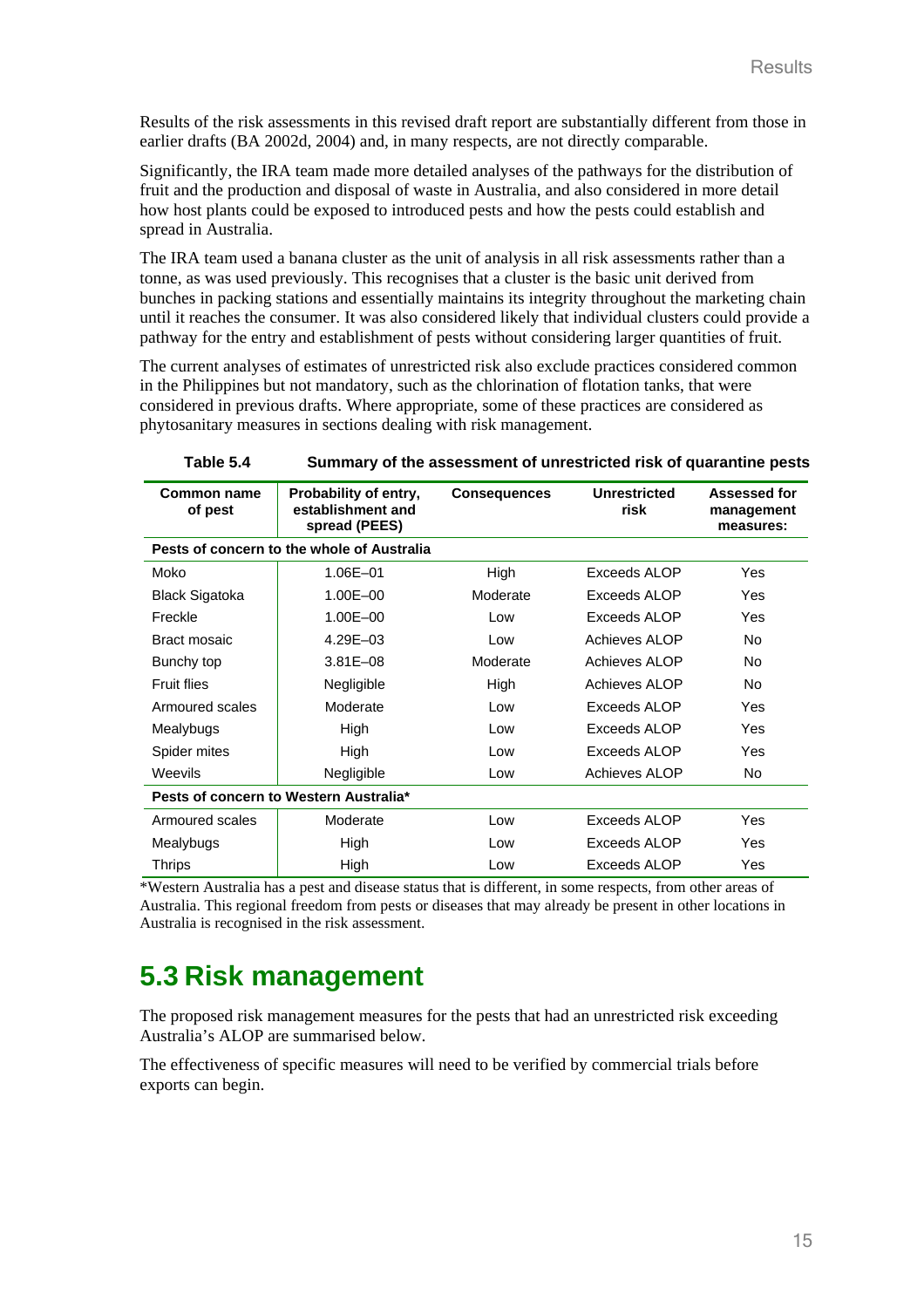# **5.3.1 Pests – Australia**

### **Moko**

The major entry, establishment and spread pathway identified for Moko was the potential for Moko bacteria to be present in the vascular tissue of banana fruit harvested in the Philippines and transported to Australia. Transfer of Moko to host plants in Australia could occur as a result of bacteria leaching from banana waste and colonising the roots of host plants in the general vicinity, or as a result of mechanical transfer by implements coming into contact with infected waste and subsequently making contact with susceptible hosts.

The proposed risk management measures (systems approach) for Moko are:

- Inspection of all mats in each registered plantation/block at weekly intervals to record the incidence of banana plants showing symptoms of Moko disease. Plantations/blocks will be required to have a Moko prevalence not exceeding 0.06 cases per hectare per year for a period of one year before they become eligible for registration or re-registration to export banana fruit to Australia. A case is defined as the detection of a mat with Moko symptoms on any of its parts within a registered plantation/block from which a bunch could be harvested. The detection of symptoms of Moko exceeding 0.06 cases per hectare per year will result in the immediate suspension of any registered plantation/block. This measure is intended to significantly reduce the risk of banana fruit being infected with Moko. and
- Inspection of freshly cut cross-sections of pseudostems and peduncles at harvest, and further inspection of fresh cuts to the peduncles at packing stations will be required to detect any vascular discolouration that could be symptomatic of Moko infection. All bunches showing vascular discolouration must be removed from further processing. This measure is intended to further reduce the risk of harvesting infected fruit from infected banana plants not yet showing visible symptoms of Moko. and
- A post-harvest disinfection treatment, such as chlorine, will be required at packing stations to prevent contamination of clean banana fruit by Moko in flotation tanks.

Alternatively, if it can be demonstrated that the incidence of Moko is less than 0.005 cases per hectare for a period of one year, this measure alone will be sufficient to meet Australia's ALOP.

### **Black Sigatoka**

The major entry, establishment and spread pathway identified for black Sigatoka is the potential for fungal fruiting bodies to be on pieces of leaf and floral plant tissue (referred to as trash) adhering to banana fruit, and for spores to be released from fruiting bodies and contaminate fruit being processed at packing stations. Subsequent spore dispersal could lead to infection of host plants in Australia.

The proposed risk management measures for black Sigatoka are:

- Inspection of at least 3000 mats in each registered plantation/block at weekly intervals to record symptoms of black Sigatoka, with an upper limit of the case rate below 0.1 per cent. A case for recording black Sigatoka is defined as any mat with a leaf with visible symptoms of black Sigatoka (stage 1 or stage 2 lesions) exceeding one per cent of the total leaf area, or a leaf with more advanced disease symptoms (necrosis) or one or more leaves showing both sets of symptoms. and
- Procedures to minimise trash are required in each registered plantation/block and packing station to eliminate primary sources of leaf and floral tissue fragments associated with bunches of fruit during maturation and before harvest. Fruit presented for export must be free of trash. and
- Disinfection treatment with an approved fungicide to prevent contamination of fruit with spores liberated during processing and suspended in water flotation tanks at packing stations.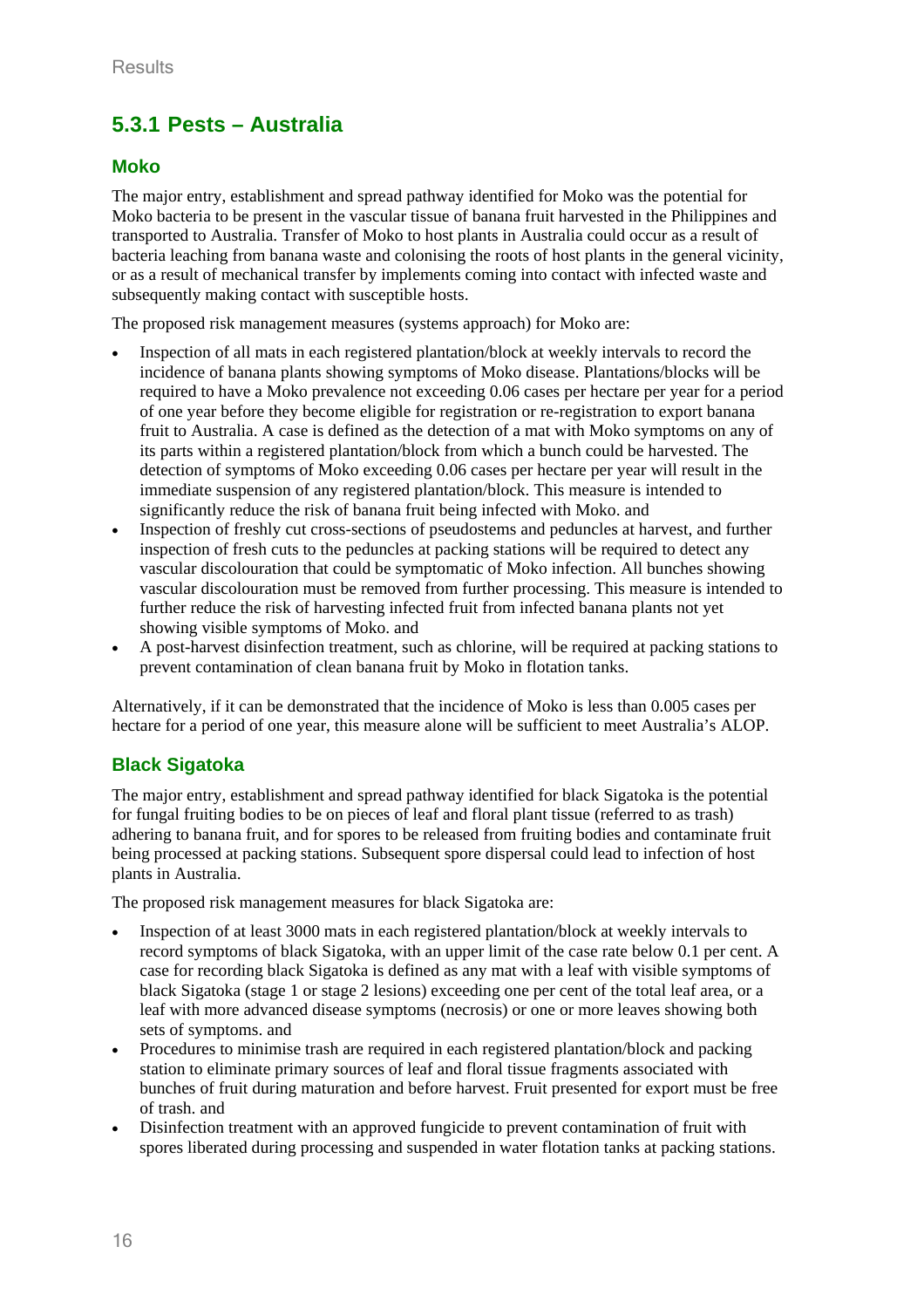### **Freckle**

The major entry, establishment and spread pathway identified for freckle was the potential for fruiting bodies to develop on fruit infected either immediately before harvest or during processing at packing stations. Subsequent spore dispersal could lead to infection of host plants in Australia.

The proposed risk management measures for freckle are:

- Inspection of at least 3000 mats in each registered plantation/block at weekly intervals to record symptoms of freckle, with an upper limit of the case rate below 0.1 per cent. A case for recording freckle is defined as a mat with any visible symptoms of freckle on any leaf. and
- Spraying of bunches with fungicide in plantations/blocks when bunches are covered and at regular intervals thereafter, consistent with the efficacy of any approved fungicide. This measure is intended to prevent late infections of fruit that could support the development of fungal fruiting bodies after passing quarantine inspection.

#### **Arthropod pests – armoured scales, mealybugs, spider mites and banana rust thrips**

The major entry, establishment and spread pathway identified for armoured scales, mealybugs and spider mites is the presence of various life stages of the insects, including adults, nymphs and eggs, that are protected in spaces between the fingers of harvested banana fruit.

The proposed risk management measure for all arthropod pests is:

• Inspection of 600 clusters of fruit drawn randomly from each lot or consignment of fruit presented for export. If any quarantine arthropod pests are found, the lot or consignment will be immediately withdrawn from export or treated to kill the pests.

# **5.3.2 Pests – regional**

The pests of regional concern include arthropod pests (three species of armoured scales, one mealybug species and one thrips species) that are absent from Western Australia. On-arrival inspections and corrective action will be performed by AQIS for regional quarantine pests only if consignments are first landed at an international port in that state.

### **Arthropod pests – armoured scales, mealybugs and thrips**

The major entry, establishment and spread pathway identified for armoured scales, mealybugs and thrips is the presence of various life stages of the insects, including adults, nymphs and eggs, that are protected in spaces between the fingers of harvested banana fruit.

The proposed risk management measure for all arthropod pests is:

• Inspection of 600 clusters of fruit drawn randomly from each lot or consignment of fruit presented for export. If any of the quarantine arthropod pests are found, the lot or consignment will be immediately withdrawn from export. If the rejected lot is treated to kill the pests, a re-inspection will be required.

# **5.3.3 Pre-clearance**

It is proposed at least for the initial trade, that the quarantine measures will be undertaken through a standard pre-clearance arrangement directly involving AQIS officers. The need for preclearance will be reassessed after experience has been gained following significant trade.

AQIS officers will be involved in these arrangements in the plantation inspections for Moko, black Sigatoka and freckle, and direct verification of procedures at packing stations and during fruit inspection. The involvement of AQIS officers in pre-clearance will also facilitate a rigorous audit of other arrangements, including registration procedures, standard commercial practice, traceability and arrangements for the secure handling of export fruit.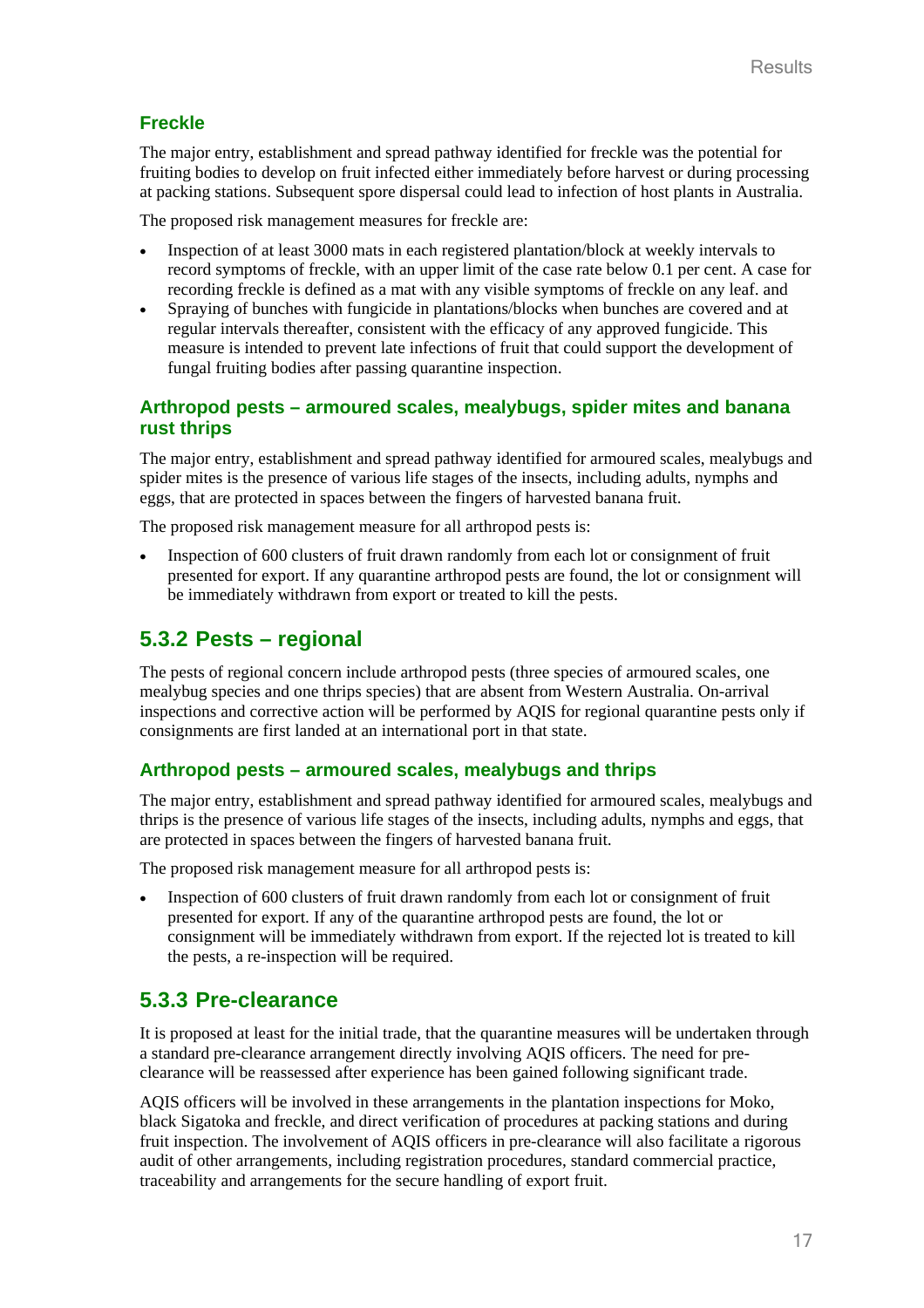Under the pre-clearance arrangement, on-arrival procedures will involve verifying that the consignment received is the pre-cleared consignment and the consignment's integrity has been maintained.

# **5.3.4 Operational arrangements**

A range of operational arrangements for Philippine bananas entering Australia will supplement the specific risk management measures outlined above. The operational arrangements will ensure the risk management measures effectively mitigate the risks identified in the risk assessment. Part B of the report contains details of the operational arrangements.

A detailed operating manual and work plan will need to be developed to take account of the following issues:

- recognition of the competent authority
- registration of export plantations/blocks
- standard commercial agronomic practice
- inspection for Moko, black Sigatoka and freckle
- operational requirements for disease monitoring
- registration of packing stations
- disinfection treatment at packing stations and prevention of contamination after disinfection
- adequate labelling of lots
- freedom from trash
- prevention of contamination in storage, transport and handling
- phytosanitary inspection and certification
- notification of non-compliance
- import permits and notification of quarantine entry
- verification of documents on arrival in Australia
- audit arrangements
- review of import conditions.

Fruit will be inspected in the Philippines by the Philippines Bureau of Plant Industry (BPI) before presentation to AQIS officers for pre-clearance inspection. BPI will be required to inspect a 3000 unit sample to ensure freedom from trash and other quarantine pests. Only lots found free of trash and other quarantine pests (through sampling) will be presented to AQIS officers for preclearance inspection. However, the detection of any quarantinable pests at on-arrival inspection will require the consignment to be treated, destroyed or re-exported under AOIS supervision.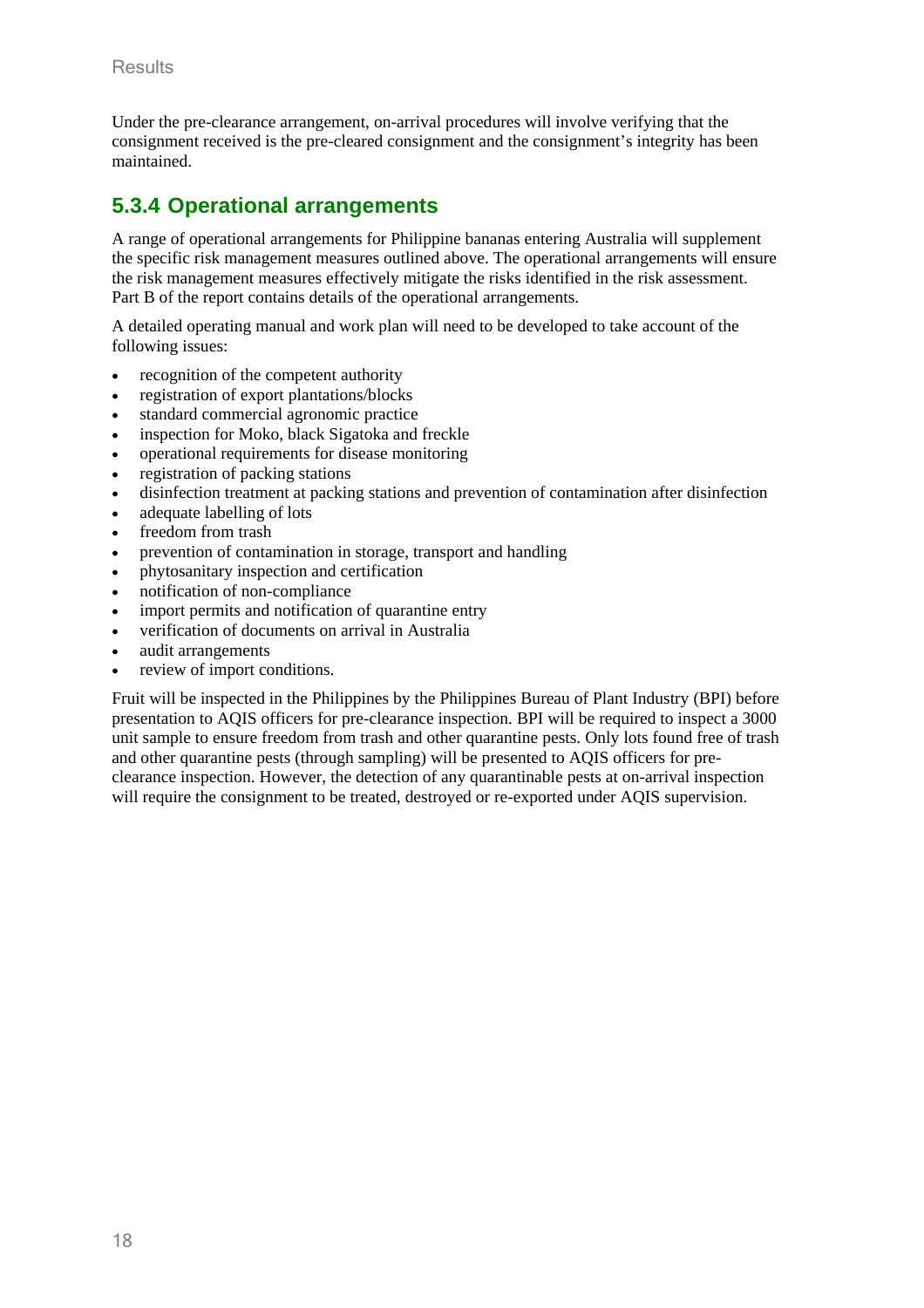As indicated at Section 2.2 of Part A of this revised draft IRA report, Biosecurity Australia established an import risk analysis team to assist Biosecurity Australia to undertake the risk analysis.

The IRA team reached agreement on most of the conclusions and recommendations included in this revised draft report. The majority view acknowledged that, while some of the proposed risk management measures could be difficult to achieve, it was feasible that they could be implemented and should therefore be included in the draft report made available to stakeholders for comment. The majority of the IRA team noted that if the proposed measures are ultimately adopted as quarantine conditions, the exporting country would be required to comply with them in a manner and to a standard that fully achieved Australia's appropriate level of protection (ALOP).

A member of the IRA team had a differing view in relation to the risk management measures proposed for Moko in the Philippines that are summarised in Chapter 20 of Part B of this draft report (*Risk management and draft operational framework*). In summary, the minority view is that these measures should not be included in the revised draft IRA report because:

- based on information currently available, Areas of Low Pest Prevalence (ALPP) cannot be defined, implemented, maintained and verified in the Philippines, where Moko is widespread. The assumptions underlying the proposed measure do not take sufficient account of the presence of undetectable, symptomless Moko-infected plants or the practical difficulties associated with preventing the incursion of flying insects that are known vectors of the disease. In these circumstances, the proportion of infected plants in a population or the efficacy of the proposed measure cannot be determined;
- there is insufficient evidence to conclude that any measurable effect would result from visual inspection and corrective action. This is because symptomless infected fruit is not detectable and vascular discolouration can be caused by factors other than Moko. Visual inspection and corrective action to remove all bananas showing discolouration that is interpreted as symptomatic of Moko is likely to result in infected fruit being admitted to the export pathway while excessive quantities of non-infected fruit will also be removed;
- field trials undertaken to date do not show that post harvest chlorine treatment is effective in reducing pathogen loads in banana flotation tanks. There is also no evidence available to indicate whether other treatments are available that are potentially more effective than chlorine; and
- consequently, given that there was a lack of information or evidence to support the individual risk management measures proposed for Moko, a systems approach to managing the risk is also not considered sustainable.

The majority disagreed with the conclusions of the minority view. The IRA team and Biosecurity Australia have considered and evaluated the minority view in a very careful and detailed way. Reflecting this, the draft report discusses the issues relevant to Moko at Chapter 9 of Part B of this report.

Importantly, the revised draft IRA report concludes that the risk of Moko exceeds Australia's ALOP and that risk management measures are required. The report notes that the establishment and maintenance of pest free areas, pest free places of production and pest free production sites are unlikely to represent a technically feasible risk management option *(Chapter 9.16.1).* The report also concludes that none of the measures that are proposed would be sufficient on their own to achieve Australia's ALOP and that an integrated systems approach (i.e. a combination of risk management measures) would be required *(Chapter 9.16.5).* Finally, the report is very clear that, prior to the implementation of any risk management measures, the Philippines Bureau of Plant Industry (BPI) will be required to provide data for evaluation by Australia on the efficacy of the various components of the risk management measures, including chlorine or other treatments.

Biosecurity Australia encourages stakeholder discussion and would welcome comments and information relating to any matter included in this revised draft IRA report.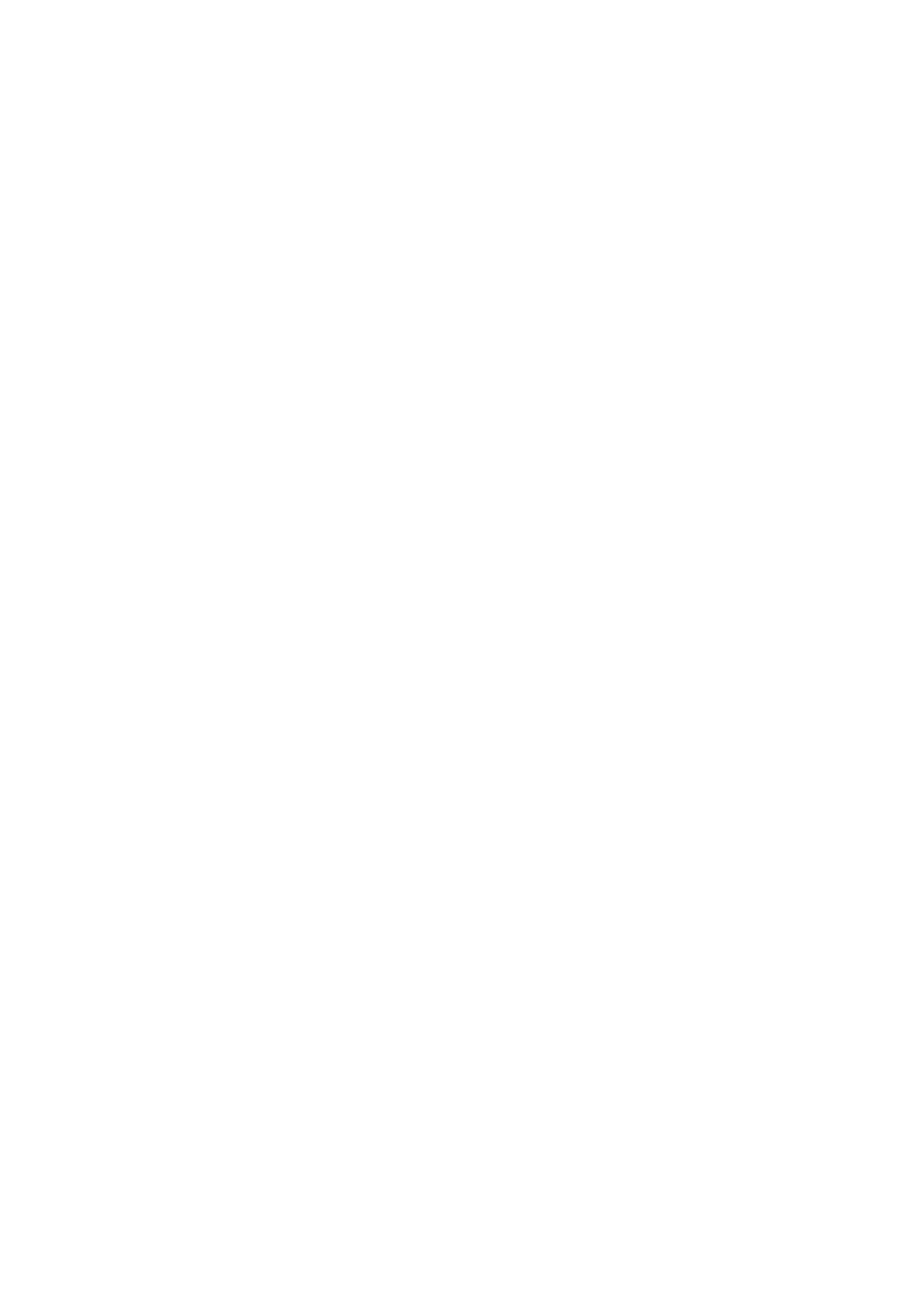# **7 Further steps in the IRA process**

The administrative process adopted requires the following steps to be undertaken:

- comments on this draft IRA report to be received within a specified period (usually 60 days)
- consideration of stakeholder comments on the revised draft IRA report and preparation of a draft final report
- consideration of the draft final report by an independent Eminent Scientists Group to ensure all stakeholder comments have been taken properly into account
- completion of the final IRA report
- release of the final IRA report for an appeal period (usually 30 days)
- consideration of appeals, if any
- if there are no appeals or the appeals are rejected, the Director of Animal and Plant Quarantine to make a policy determination
- notification of the proponent/applicant, registered stakeholders and the World Trade Organization of the policy determination.

Stakeholders will be advised if there is any significant variation to the process.

Biosecurity Australia is committed to a thorough risk analysis of the proposed importation of mature hard green Cavendish bananas from the Philippines. The analysis requires it to gather technical information from a wide range of sources. If you have information relevant to this IRA, you should provide it as quickly as possible if you wish it to be taken into account as part of the quarantine decision-making process.